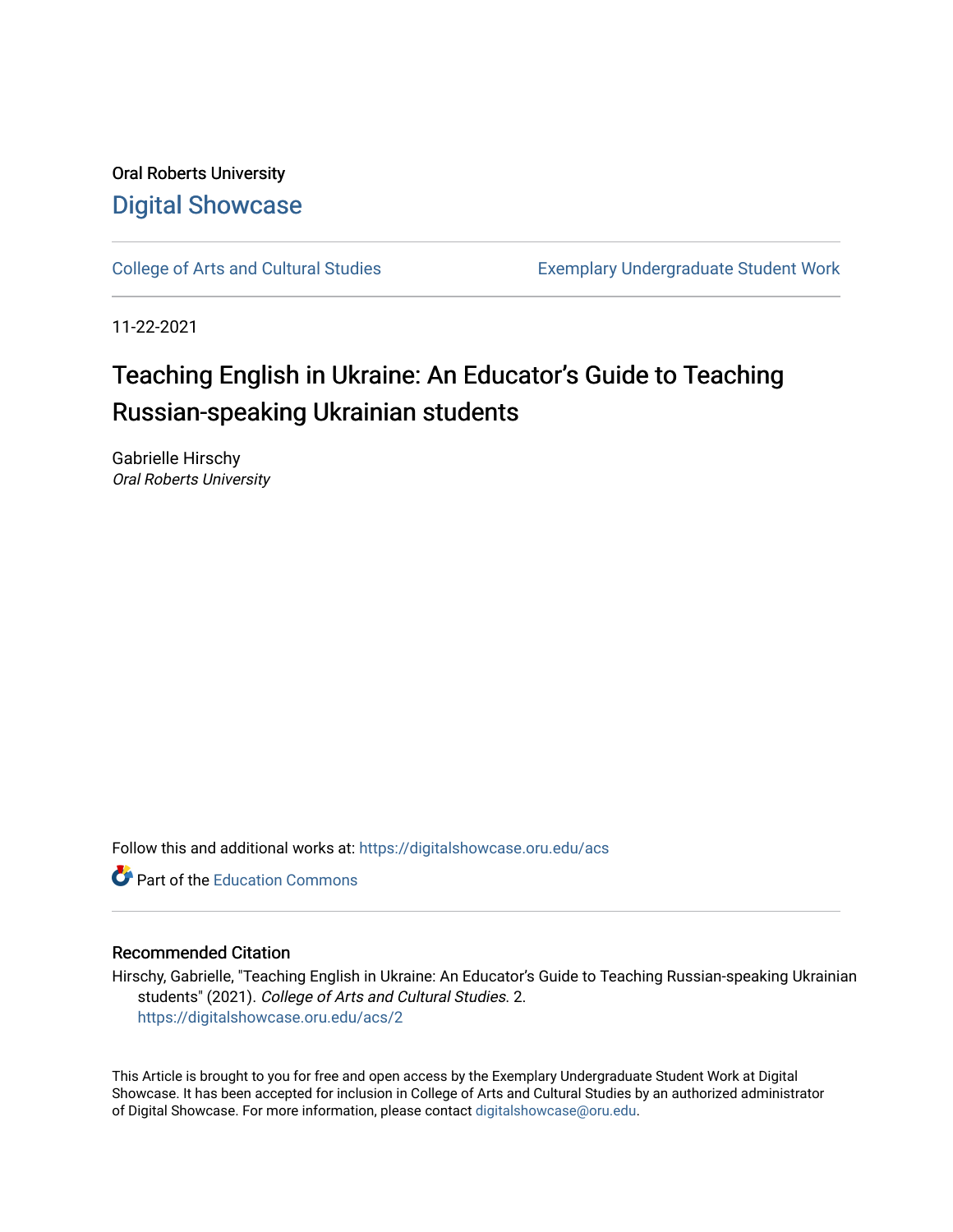Teaching English in Ukraine:

An Educator's Guide to Teaching Russian-speaking Ukrainian students

By

Gabrielle Hirschy

Prof. Gogan

ENG 499

22 November 2021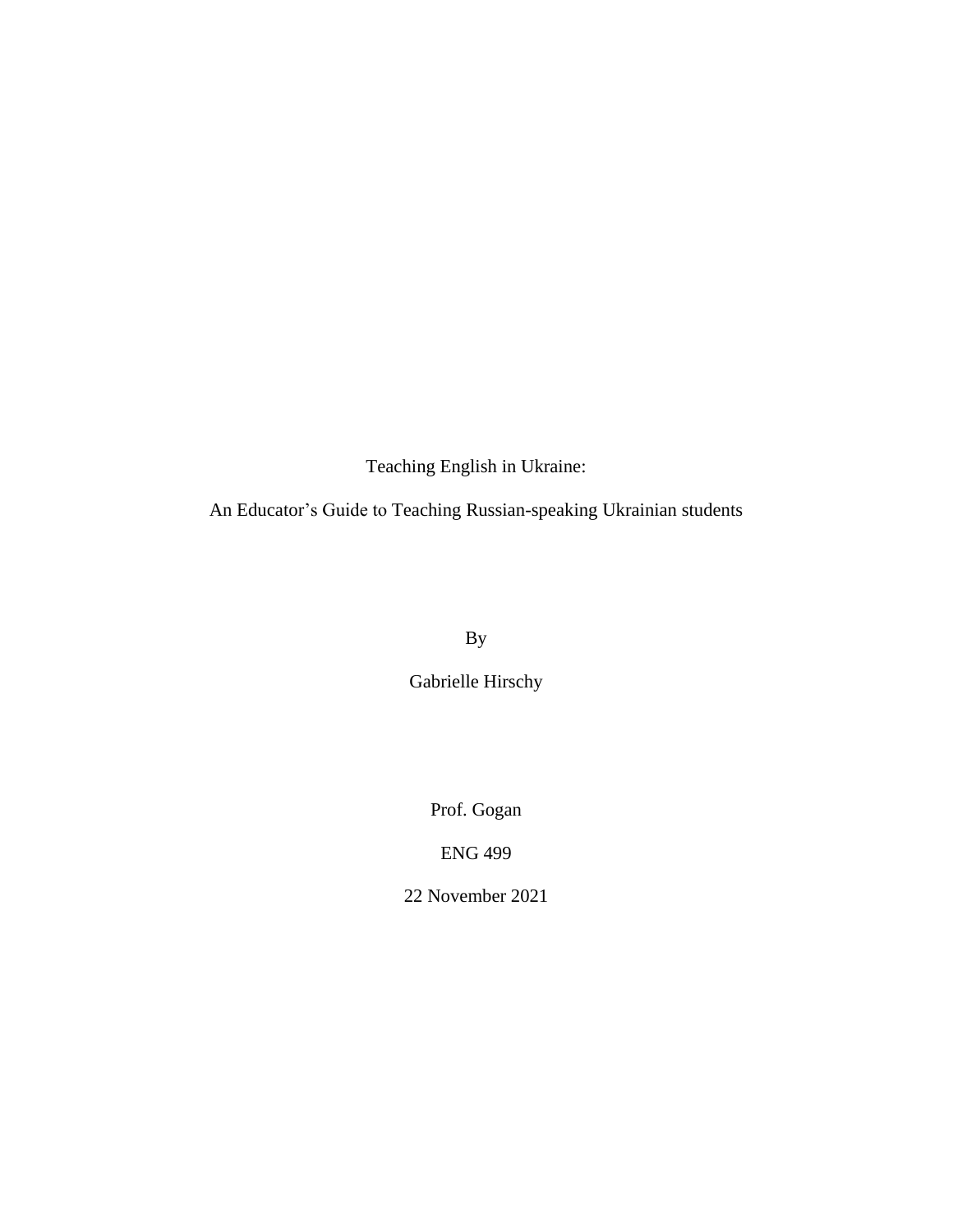#### Teaching English in Ukraine:

An Educator's Guide to Teaching Russian-speaking Ukrainian students

## **Introduction**

Seeking to make an impact on the world through teaching English overseas, soon-tograduate college student Annica feels drawn to Eastern Europe as she peruses a world map hanging on her dorm room wall. Her pointed finger drifting from country to country, she stumbles upon an unfamiliar, yet fairly large, eastern European country and reads "Ukraine." Joy fills her heart, as she believes she's found her destination. Seeking to gain information about teaching in Ukraine, she takes to the internet and her university's resources. Suddenly, however, she is bombarded with academic and non-academic search results alike that dive deep into Russian phonology, morphology, and other "ology"s that she has simply never heard of. As feelings of inadequacy overwhelm her, Annica simply does not know how to interpret and sift through all of this new-found information. All she wants to do is prepare herself the best she can for her potential future students. Considering Ukraine's history and current context, Russianspeaking Ukrainian students face both linguistic and non-linguistic challenges as they acquire English, which can be addressed through classroom strategies.

#### **Background**

Prior to the Ukraine's independence in 1991, Palaguta explains that the nation was under Soviet rule (USSR), whose approach to language learning laid a stumbling block for future language education in the nation (1). Soviet language education had a "low practical value," according to Palaguta, as "[t]he main activities were reading and translation" (1). Mastering European languages was discouraged (in part by propaganda) in order to limit the influence of European ideologies (1). Due to the strong legacy the Soviet authority left regarding language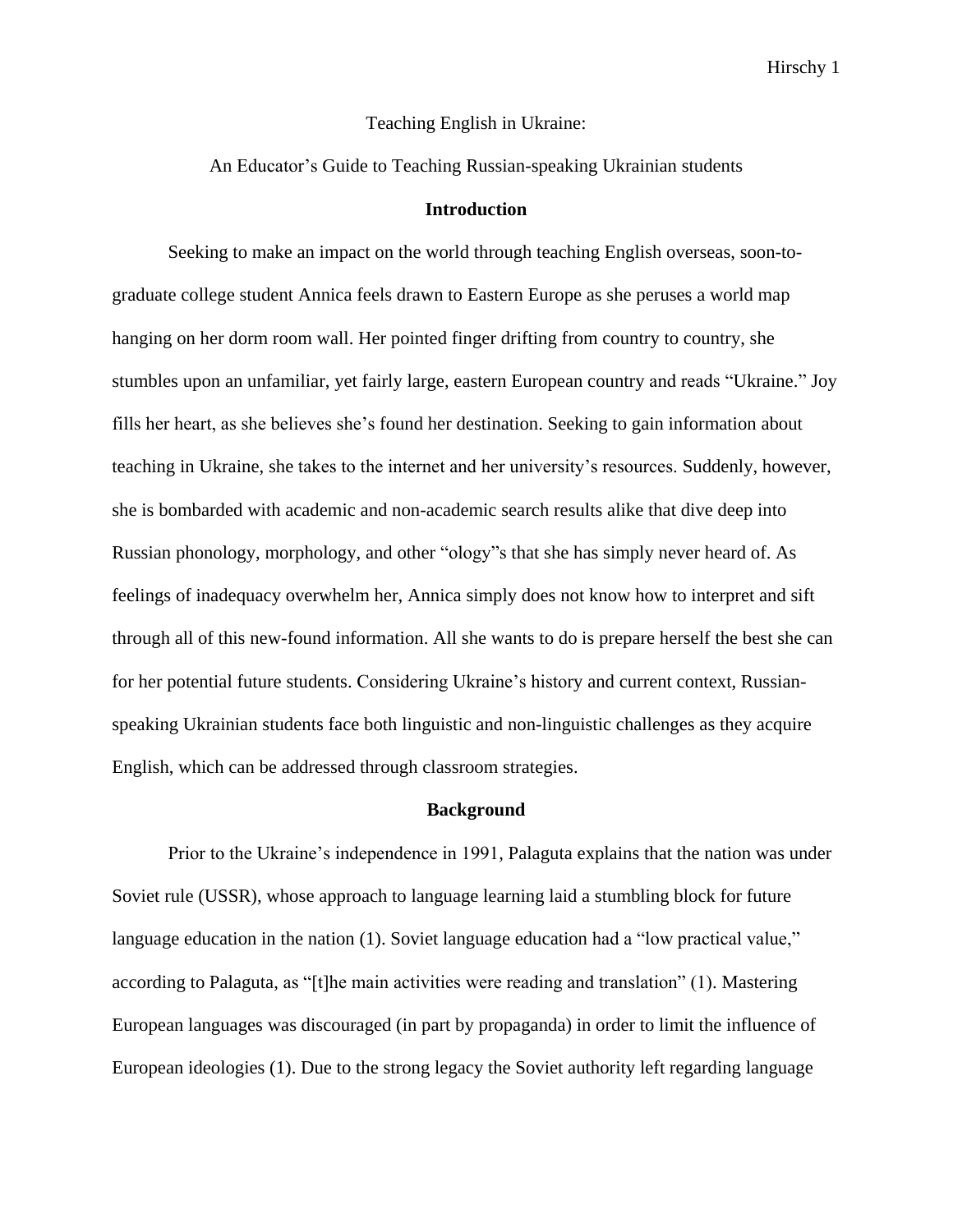education, even once Ukraine gained its independence in 1991, the "low practical value" of language learning remained, as the nation has struggled to move past those influences in today's post-Soviet society (1).

Victoria Fromkin et al. write that under Soviet rule, the lingua franca, or common language, was Russian (291). Resembling the tactics of Russia under the tsars' rule, the USSR established Russian and banned other languages, such as Ukrainian, to assert political control (279). However, two years prior to Ukraine's independence, the Council of Europe records that the state instituted Ukrainian as the official language to distinguish themselves as a people (26). Thus, in an attempt to put that era behind them, there was a push to speak Ukrainian (26). Today, according to a poll, 41.8% of Ukrainians declare Ukrainian to be the most important language in their everyday life, while 36.4% claim Russian (26). Some even see the two languages as rivals for position in society (25). In addition to Russian and Ukrainian, the Council of Europe reports, "19.63% of pupils study in schools with minority languages of instruction," such as Hungarian, Crimean-Tatar, Moldavian, and Polish (31).

In a personal interview, Ekaterina Atanova, a Russian speaker who had five years of secondary education in Ukraine at an English-focused Russian institution, emphasized the part the USSR played in shaping modern-day Ukraine, specifically regarding their attitudes regarding foreign languages. Under USSR control, the prevailing thought about the West and Western languages was that they were the enemy. Atanova warns against dismissing the USSR and its ideas as ancient history because now it's supposedly a "new generation." To her, it seems like the country has not moved beyond these anti-West ideals, as television plays a big role in influencing public opinion and still tends to portray the West as a kind of villain or, in Atanova's words, "bad guy." While the country institutes foreign language education, to Atanova, it seems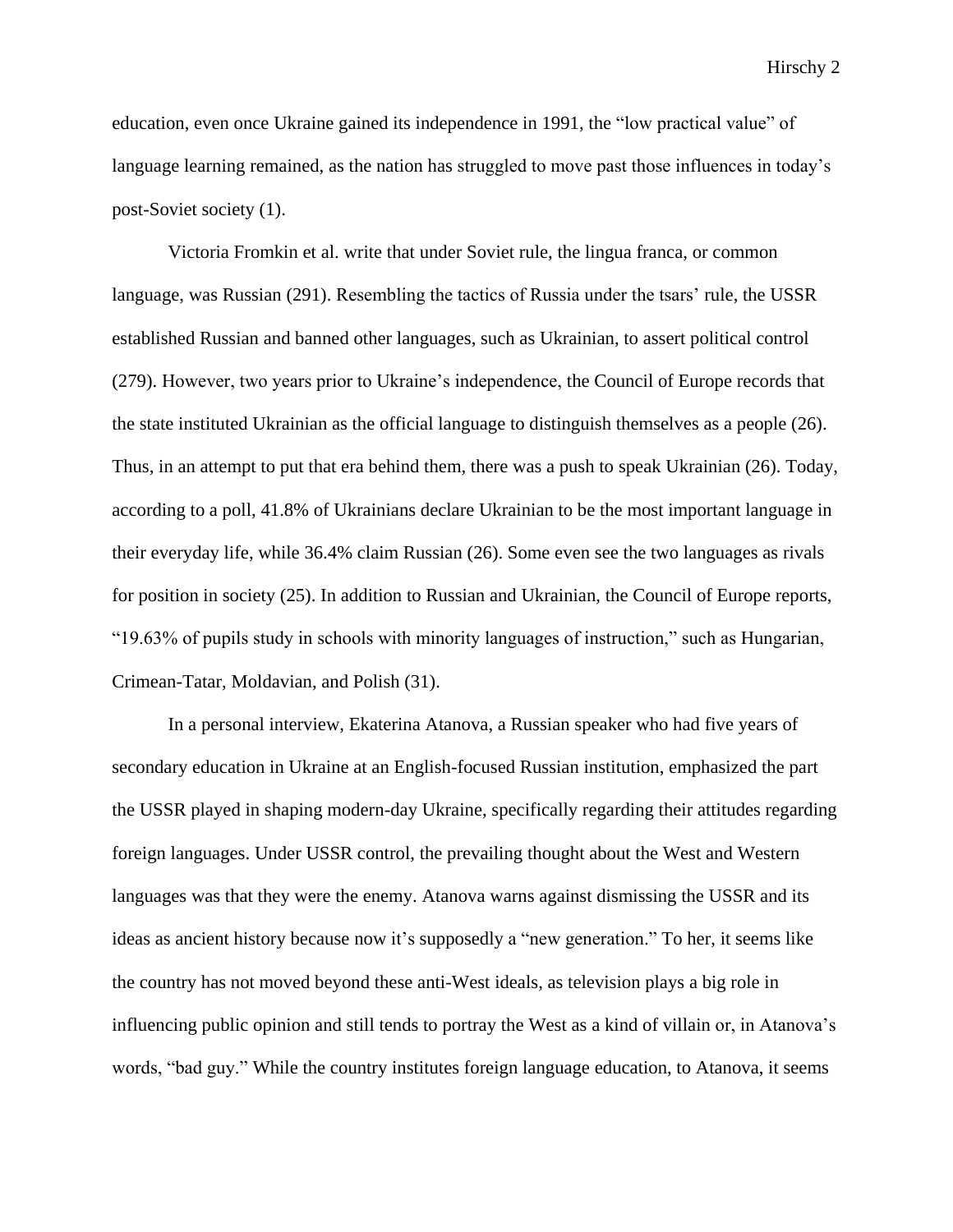to serve only the purpose of looking good in the eyes of Europe as "They want to associate with Europe, ... but not be like Europe," emphasizing the focus "on *their* land, on *their* culture, on *their* nation."

Even though Atanova's school had a strong focus on English compared to other schools, low practical value, as previously discussed, was a dominant feature of her education in Ukraine. Atanova states that the focus of her English education was not only mere "memorization" but "blind memorization," as she called it – memorizing it for one class and forgetting it the next. For each class period, Atanova had to memorize around 20 vocabulary words and even memorize an English paragraph to recite perfectly, in addition to readings and completing pages in their workbook. As one might imagine, this approach made it difficult to truly learn and understand the language. The overall focus of the class, Atanova states, was grammatical correctness and correct spelling, as well as how fast and clearly one could read or recite a passage out loud. There was little to no focus on understanding the meaning of these texts. When asked if there was any element of conversation in her classes, Atanova responded no, citing time as the issue. Her class would learn a grammatical concept but not have sufficient time to practice. The history of language learning in Ukraine, along with the current linguistic diversity and low practical value of education, inform the need for good language instruction in the nation.

When researching a move to Ukraine, teachers should not only consider the impact of Ukraine's Soviet past but be aware of the current relationship between Ukraine and Russia, along with the events that have defined the conflict. The Ministry of Foreign Affairs Ukraine provides a valuable overview of the necessary facts regarding Ukrainian-Russian relations. On 20 February 2014, as previously planned, Russian armed forces seized part of Ukraine's territory – Crimea. This event is referred to as the annexation of Crimea by Western news sources, but as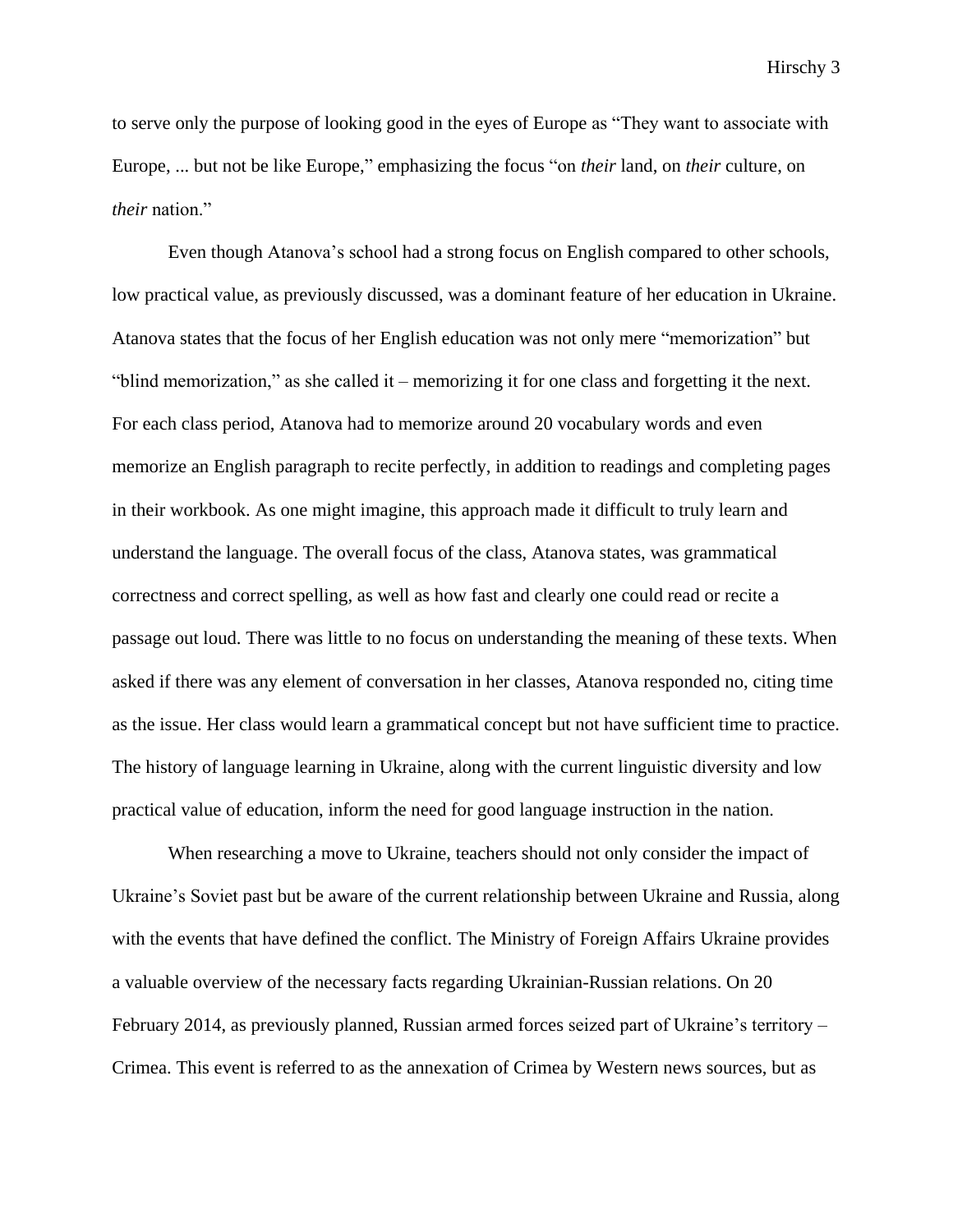the "return of Crimea" in Russia, as represented on the medals that the government issued to those involved. One might wonder why a nation as big as Russia is fixated on Ukraine as a nation. The Kremlin is convinced that Russia will not become a world leader without the control of Ukraine, as it is a "threat to the current authoritarian rule in Russia," the Ministry of Foreign Affairs Ukraine explains. Therefore, Russia was and is adamant in destabilizing eastern and western regions of Ukraine, which Vladimir Putin, the president of Russia, announced April 2014. Ultimately, according to the Ministry of Foreign Affairs, Russia's attempt failed; Ukrainian forces stopped them. However, some of the Russian military succeeded in occupying the Donetsk and Luhansk regions, which they still occupy to this day. While military aggression has certainly been one aspect of "Russian hybrid warfare," the Ministry of Foreign Affairs Ukraine presents the numerous other elements that are also involved, which include

> 1) propaganda based on lies and falsifications; 2) trade and economic pressure; 3) energy blockade; 4) terror and intimidation of Ukrainian citizens; 5) cyber attacks; 6) a strong denial of the very fact of war against Ukraine despite large scope of irrefutable evidence; 7) use of pro-Russian forces and satellite states in its own interests; 8) blaming the other side for its own crimes.

While the violence certainly plays a big part in Ukrainian-Russian relations, as there is a "constant inflow of Russian troops and weaponry," the conflict has triggered another crisis: 1,584,000 internally displaced persons in Crimea and along the occupied border. A 409.7 km section of the eastern border remains beyond Ukraine's control, which becomes concerning when one considers the mercenaries, classified by the UNSC as "foreign terrorist fighters," who arrive in Ukraine via the Russian occupied territory. Even today, the eastern Russian-occupied region along the border is central to the Ukrainian-Russian dispute (Ministry of Foreign Affairs).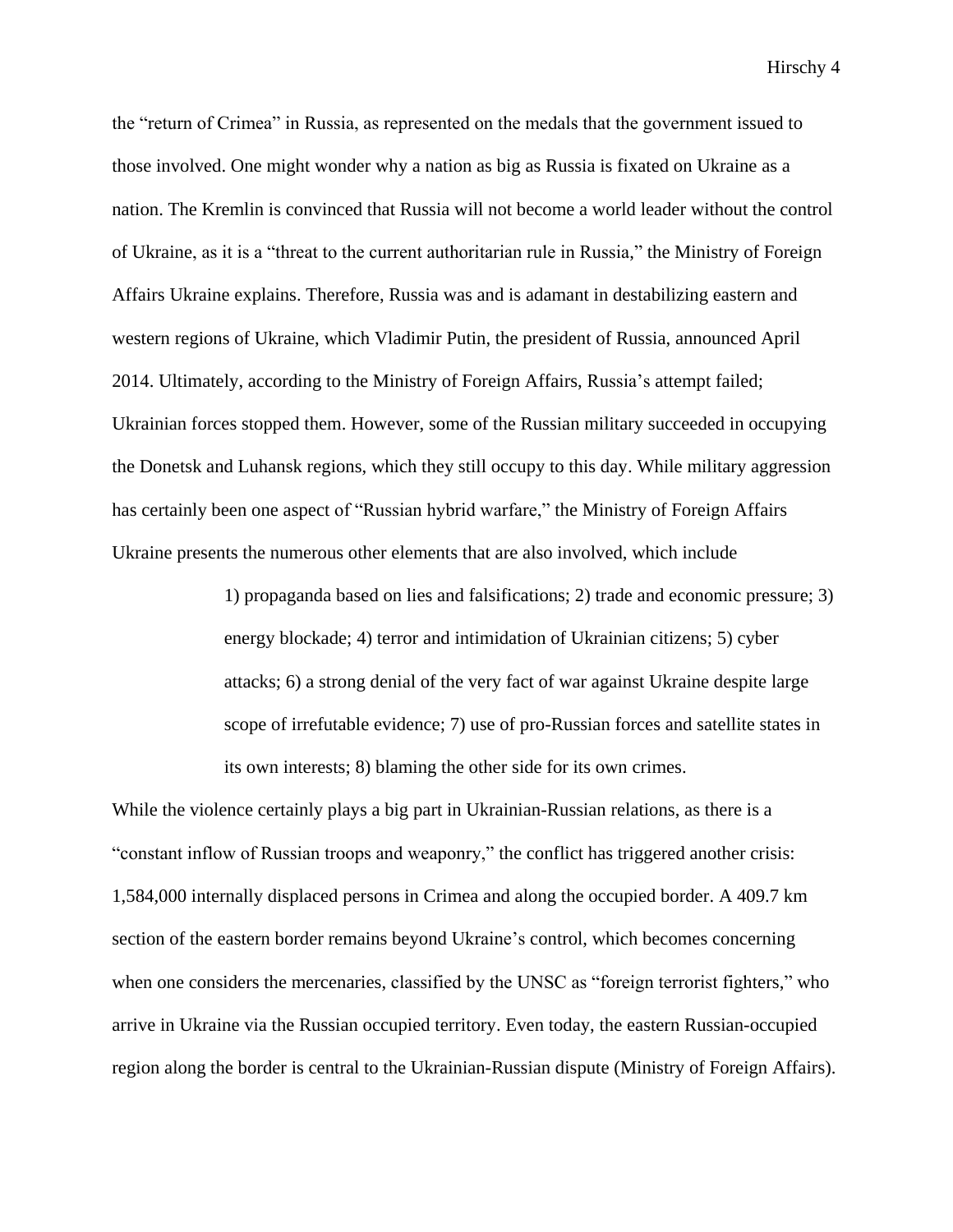The Council on Foreign Relations provides updated and expansive insight into the conflict itself, while also reporting on recent events that are significant to the conflict. The most recent developments in the conflict happened in March and April of 2021, when the fighting escalated, as Russia started amassing troops along Ukraine's border. NATO and the EU stepped in, voicing and demonstrating support for Ukraine, as the threat of invasion became more apparent. By the end of April 2021, Russia was to withdraw their troops. Since then, the United States military has been training the Ukrainian armed forces and those of surrounding nations, as violence continues to plague Ukraine's eastern border, to better ward off Russian invasion attempts (Council on Foreign Relations). None of this information is intended to scare or intimidate anyone seeking to teach in Ukraine but rather make them aware of the current situation so they would be empowered to teach their students in Ukraine effectively. In addition to being aware of the context of Ukraine, it is crucial to understand the challenges that Ukrainian students may face in developing English proficiency.

#### **Challenges**

Taking into account the significant influence of the Russian language on Ukraine and the limited availability of research on Ukrainian, Russian speakers will be the main focus for this discussion. In focusing on Russian-speaking Ukrainian students, one needs to consider that English and Russian linguistic concepts, as well as non-linguistic factors, can contribute to the challenges the students face as they learn English. The focus on Russian does not mean that the challenges and strategies apply only to Russian speakers. While Ukrainian and Russian are by no means the same language, they are actually related in that they are both descendants of the Slavic branch of Indo-European languages (Fromkin et al. 360). A main reason that certain aspects of English are harder to pick up than others for each language group is due to the impact that their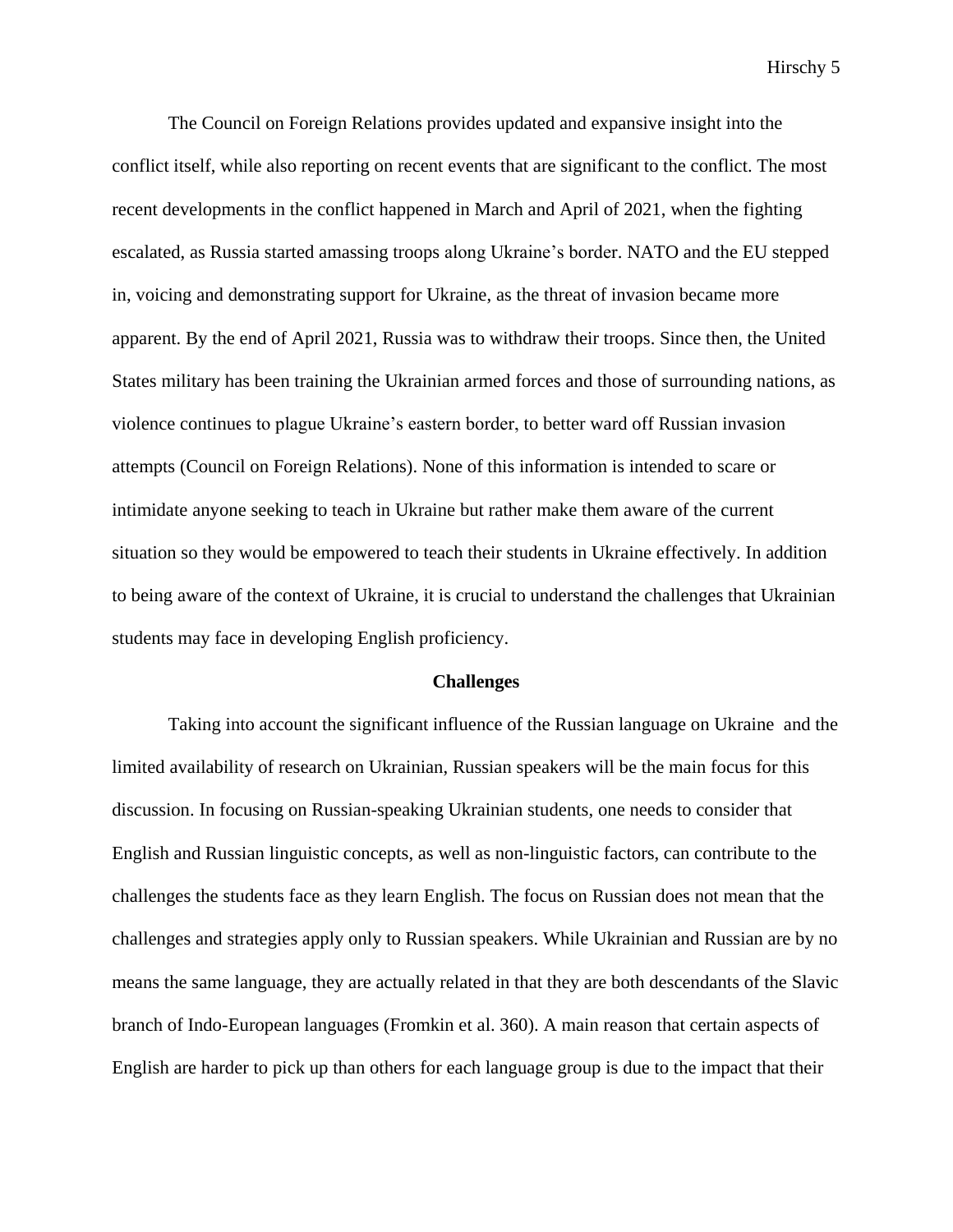first language, in this case Russian, has on future language learning. In linguistics, the term for this concept is mother-tongue interference (Noviyenty & Putri 284).

In essence, mother-tongue interference draws on the understanding that, as David Sousa states in *How the ELL Brain Learns*, "we depend on our past learnings to associate with, make sense of, and treat new information" (32). In other words, one approaches new learning through the lens of past learning, seeking to make connections between the two. This concept of learning applies to all content areas, as well as language acquisition. Furthermore, Sousa asserts, "the grammatical networks of the learner's L1 [mother tongue/first language] will always influence positively and negatively—the acquisition of the grammatical networks of L2 [second language]" (33). The terminology that Sousa uses is positive and negative transfer. A positive transfer occurs between L1 and L2 when "past learning helps" in the language acquisition process (32). For example, the concept of affixes to add meaning to a word might be subject to positive transfer if it exists in both L1 and L2. On the other hand, a negative transfer happens when "past learning interferes" (32). An example of this is capitalization, when L1 and L2 do not share the same rules, such as in English and German. In German, one capitalizes *every* noun, while in English only proper nouns are capitalized. A German-speaker learning English or English-speaker learning German will encounter a negative transfer when it comes to capitalization. Overall, Sousa explains that "the degree to which positive and negative transfer affect the acquisition of L2 depends largely on how closely the grammatical components of the two languages align" (33). Being aware of the components of a language that are subject to negative transfer is essential to providing the best possible language learning experience for one's students. Fernandez and Korneeva determine in their study that "Interlingual errors account for almost 50% of the errors identified in the spoken and written samples" they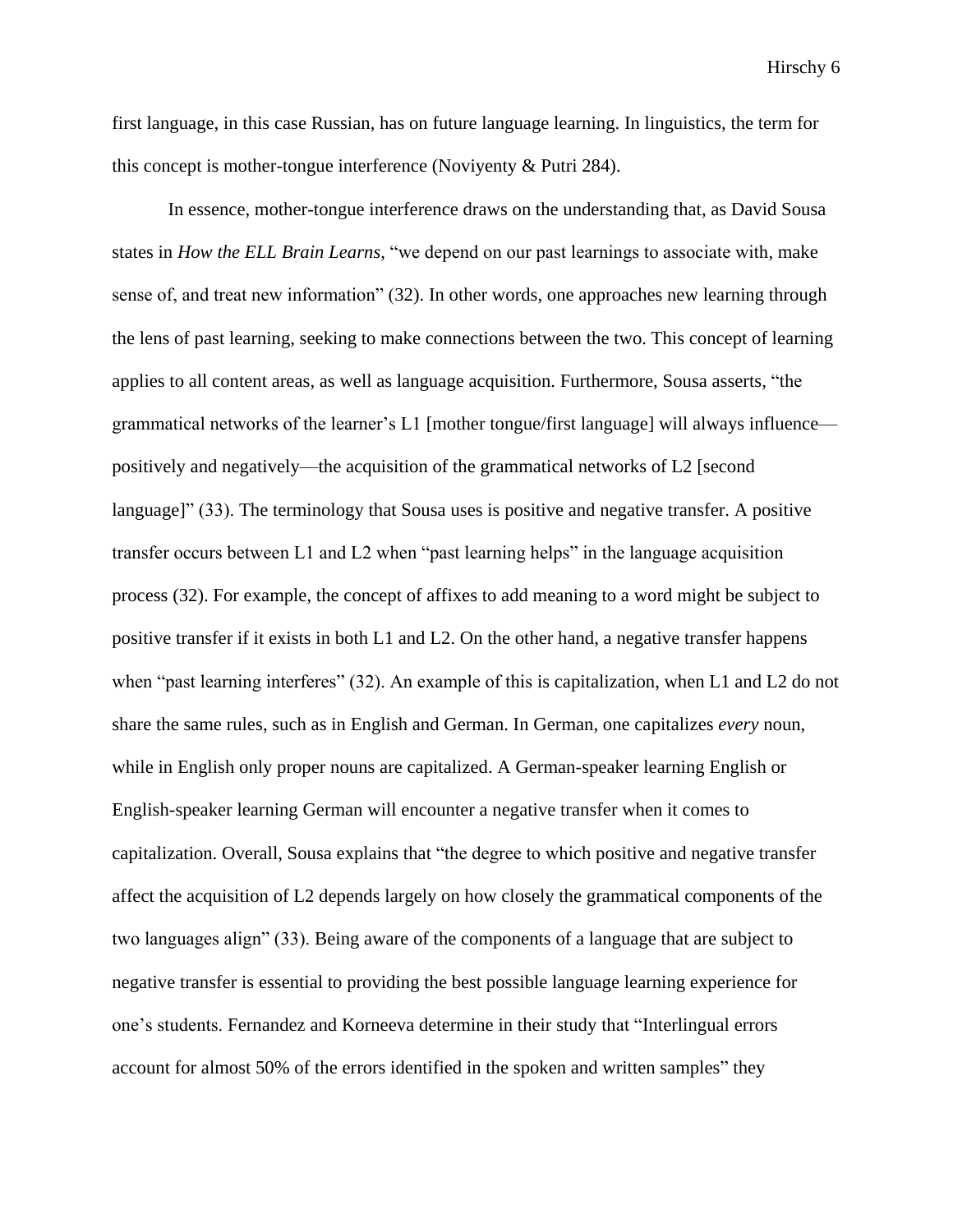collected, proving the significance of mother-tongue interference (9). However, not only do linguistic factors – of both English and Russian – contribute to the difficulties Russian speakers face acquiring English but non-linguistic factors, such as culture, do as well, which is why this section will explore both.

# *Linguistic Factors*

English language concepts that can prove to be significant challenges for Russianspeaking Ukrainian students include SVO word order, affixes, and articles. The English language employs the grammatical word order of Subject-Verb-Object, which provides difficulties for Russian-speaking English Language Learners (ELLs), as Igolkina states: "SVO word order is not embedded into the inner program of the speech act for most Russian learners" (3). Russian does not have a very strict sentence structure; therefore, "fixed word order might be a completely new concept" to Russian learners of English, according to Igolkina (3). However, some Russian speakers tend to use the SVO structure when speaking Russian, while others do not (3). Those who tend to produce the SVO format in their Russian speech do not struggle with the English word order as much as those who structure their Russian sentences in a different manner, as it comes more naturally to them (3). In her interview, Atanova expresses significant difficulty with this concept, asserting that in English "you can't take words and mix them. Because, if you have a sentence 'why are you here?' and you change 'why' and put it after 'are' it becomes 'are why you here?', it doesn't make sense. But, in Russian and Ukrainian, you can take the words and mix them however you want." While there are ways to arrange sentences depending on the tone or message you want to get across, Atanova describes that a fixed sentence structure simply does not exist, further establishing the SVO structure of English as a substantial challenge for Russian speakers. One might wonder how Russian speakers establish meaning with the absence of a fixed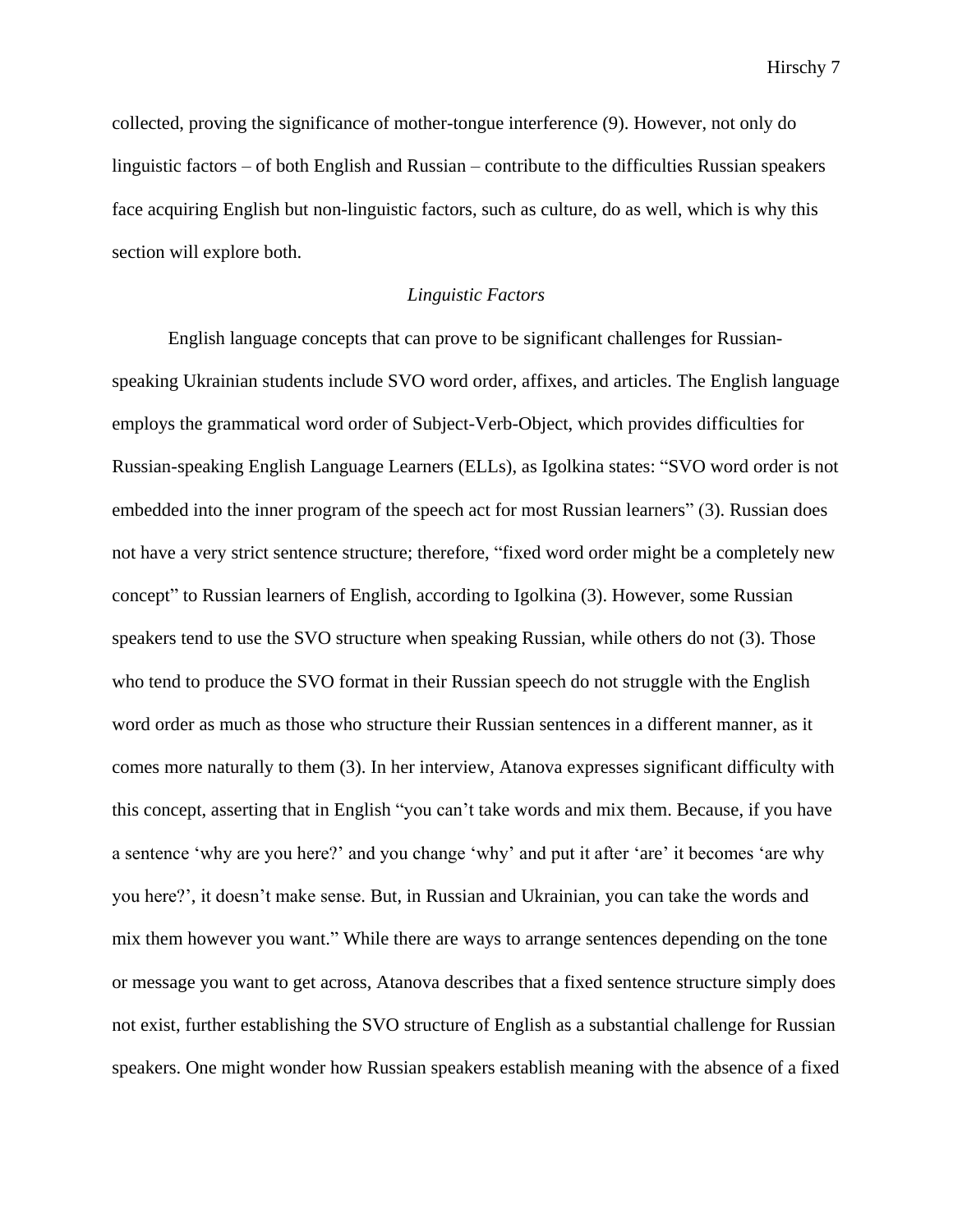word order. Fromkin et al. explain that "[i]n languages with freer word order, such as Turkish and Russian, ... grammatical relations are indicated by case markers" (400). While word order does not play a large role in establishing meaning, as Fromkin et al. contend, context and noun cases (nominative, genitive, dative, etc.) do.

In her article "English Word Order," Igolkina lists teaching tools that can help students through this difficult concept. First, she suggests rearranging Russian sentences to fit the SVO structure, so the students become familiar with it in a format that is easier to understand before applying new concept to English (5). Additionally, Igolkina mentions employing substitution tables, which she asserts help "internalise the different sentence patterns of the language through processes of habit-formation" (5). Trzebiatowski provides different examples of substitution tables in his article "The Power of Substitution Tables," demonstrating their versatility in English language instruction, as they can fit into various kinds of content lessons.

| Subject | Verb  | Object  |
|---------|-------|---------|
|         | love  | books.  |
| You     | like  | soccer. |
|         | hate  | soda.   |
| He      | loves | books.  |
| She     | likes | soccer. |
| It      | hates | soda.   |
| We      | love  | books.  |
| You     | like  | soccer. |
| They    | hate  | soda.   |

Table 1 – Substitution Table Example

In the beginning stages of studying English language structures, students can look to these tables as their internal speech program is being adapted to the SVO pattern. Inspired by Trzebiatowski's tables, Table 1 offers a basic example of what one might look like to assist students with the SVO structure specifically. Lastly, Igolkina recommends sentence building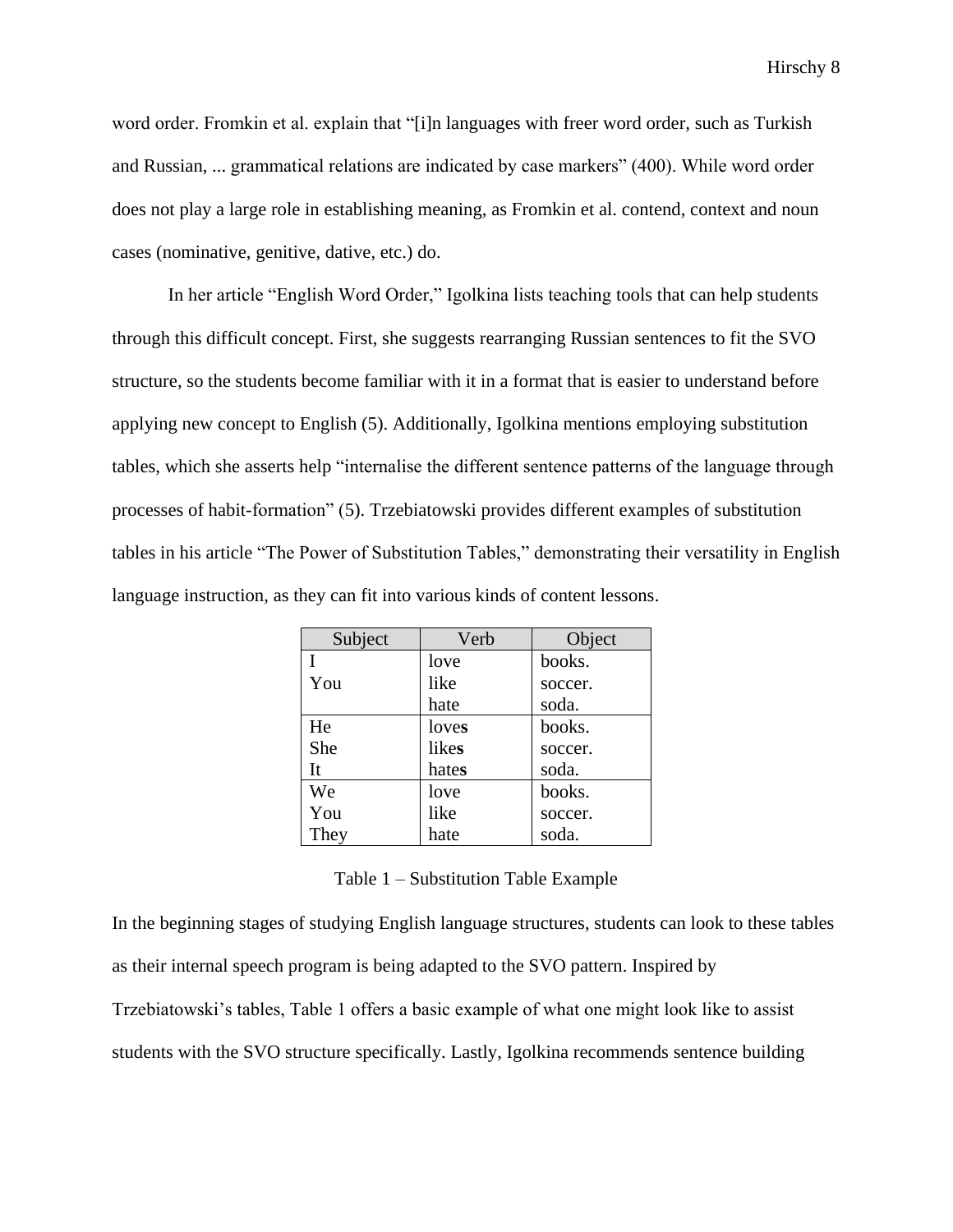activities with flashcards or another media to facilitate games that focus on sentence construction, naming domino, "see" battles, and snowball activity as specific examples.

A second feature of the English language that provides a challenge to Russian speakers is affixes. While Russian has affixes, Leontjev reasons that English affixes can prove to be especially difficult for foreign language speakers due to all of the different meanings an affix, such as "re-", can hold (241). However, one must realize that Russian has affixes in common with English, as do many other languages.

| Level no. | Description                                                                                                                                    |
|-----------|------------------------------------------------------------------------------------------------------------------------------------------------|
| Level 1   | A different form is a different word.                                                                                                          |
| Level 2   | Regularly inflected words are part of the same family, e.g., <i>-ed</i> , <i>-ing</i> , <i>-s</i> , etc.                                       |
| Level 3   | The most frequent and regular derivational affixes: -able, -er, -ish, -less, -ly, -ness,                                                       |
|           | $-th$ (fourth), $-y$ , non-, un- (unusual)                                                                                                     |
| Level 4   | Frequent and regular affixes, e.g., <i>-al (coastal)</i> , <i>-ation</i> , <i>-ful</i> , <i>-ism</i> , <i>-ist</i> , <i>-ity</i> , <i>-ise</i> |
|           | $(-ize)$ , -ment, -ous, in-*                                                                                                                   |
| Level 5   | Infrequent but regular affixes, e.g., -age, -al (arrival), -ance, -ant, -ship, en-, mis-,                                                      |
|           | un- (untie), etc.                                                                                                                              |
| Level 6   | Frequent but irregular affixes, e.g., -ee, -ic, -ify, -ion, -ition, pre-, re-, etc.                                                            |
| Level 7   | Classical roots and affixes, e.g., -ate, -ure, etc.                                                                                            |

Table 2 – Difficulty order of L2 English affixes. Table from Bauer & Nation cited in Leontjev, Dmitri. "L2 English Derivational Knowledge: Which Affixes Are Learners More Likely to Recognise?" *Studies in Second Language Learning and Teaching*, vol. 6, no. 2, Jan. 2016, p. 227. *ERIC*.

Drawing on the students' Russian affix knowledge can prove to be especially useful when teaching the prefix "re-" to Russian-speaking students, for example. As Leontjev states, the Russian word репродукция [reproduktsiya] uses the prefix "re-" meaning *again,* just like in the English word – reproduction (241). On the other hand, Leontjev neglects to mention if all of the meanings that the English prefix "re-" carries apply to Russian as well. Leontjev's study "L2 Derivational Knowledge" *does*, however, prove the accuracy of Bauer and Nation's level system for English affixes (Table 2) for Russian-speaking learners of English. As suggested by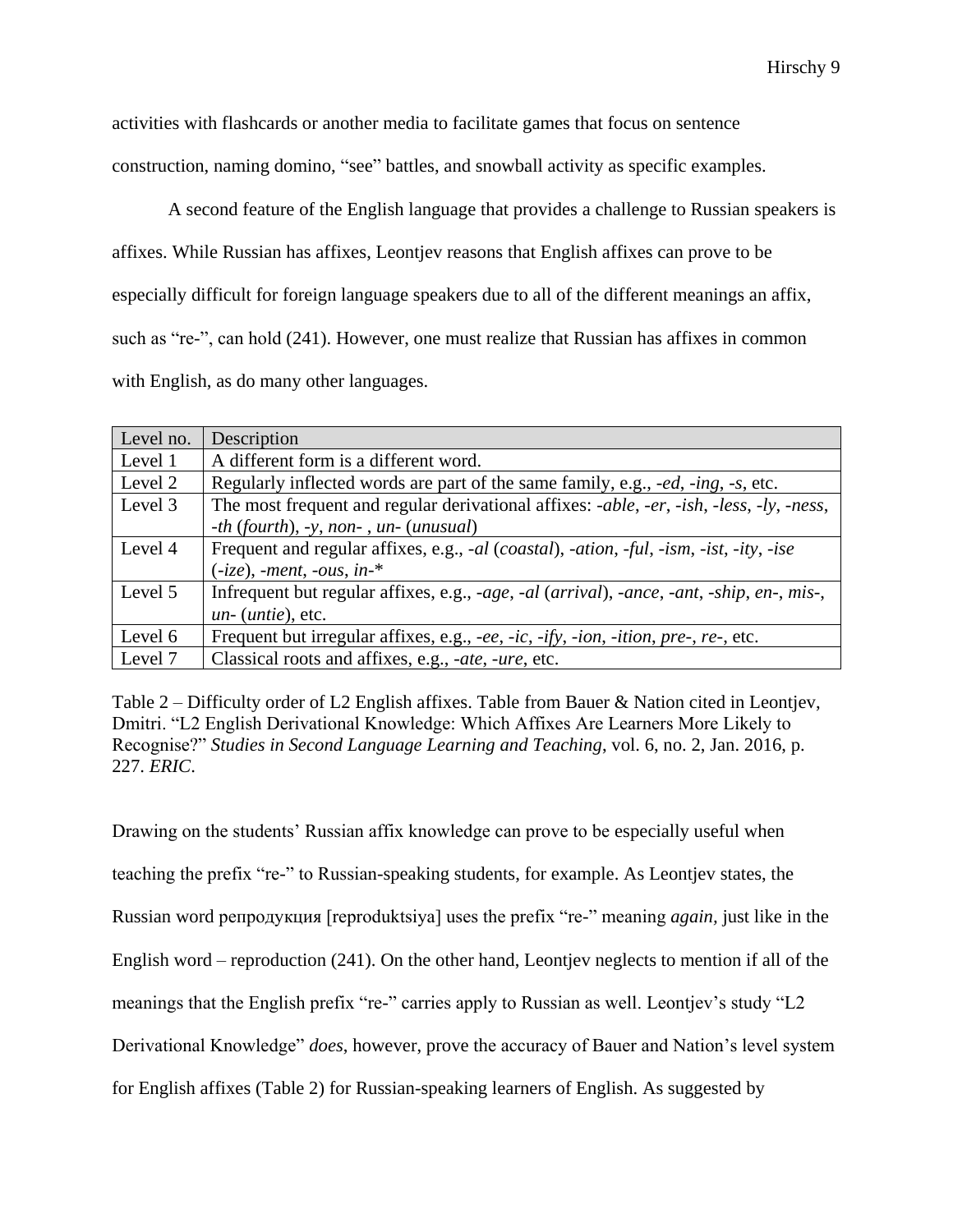Leontjev, English educators should take these levels of difficulty into consideration when teaching affixes and be aware that one might need to dedicate more time to teaching upper-level affixes (242).

The third feature of English that Russian-speaking students struggle with is indefinite and definite articles due to their absence in Russian. In her study of Russian language interferences when learning English, Elena Baykalova et al. found that articles can provide a significant challenge for Russian speakers. "For example," Baykalova et al. state, "native speakers of the Japanese language, in which there is no indefinite article, or the Russian language, where there are no forms of a definite or indefinite article, admit the greatest number of mistakes, in contrast to the speakers of other languages where some or other forms of the article are present" (43).

| English                | Russian                 |
|------------------------|-------------------------|
| Give me <b>a</b> book. | дайкнигу (любую)        |
| Give me the book.      | дайкнигу (определенную) |

Table 3 – Absent article example from Baykalova, Elena, et al. "Morphological Interference in the Process of Mastering English Speech in Conditions of Interaction of Tuvan, Russian and English as a Foreign Language." *Opción: Revista de Ciencias Humanas y Sociales*, vol. 34, no. 85-2, 2018, p. 42.

Compared to other native languages, Russian-speaking ELLs consider articles to be an especially difficult concept, since they are "missing" in Russian (42). "Semantically [for the sake of linguistic meaning (Fromkin et al. 134)], all nominals in Russian are indefinite, and the definiteness effects are of pragmatic [contextual (134)] nature" (Seres 69). In other words, all nouns are interpreted as indefinite until proven to be definite according to context or pragmatics (Fromkin et al. 134).

As represented in Table 3, in both indefinite (a) and definite (the) cases, the words are

exactly the same: Дай книгу, which directly translates to "give book" (Baykalova et al. 42).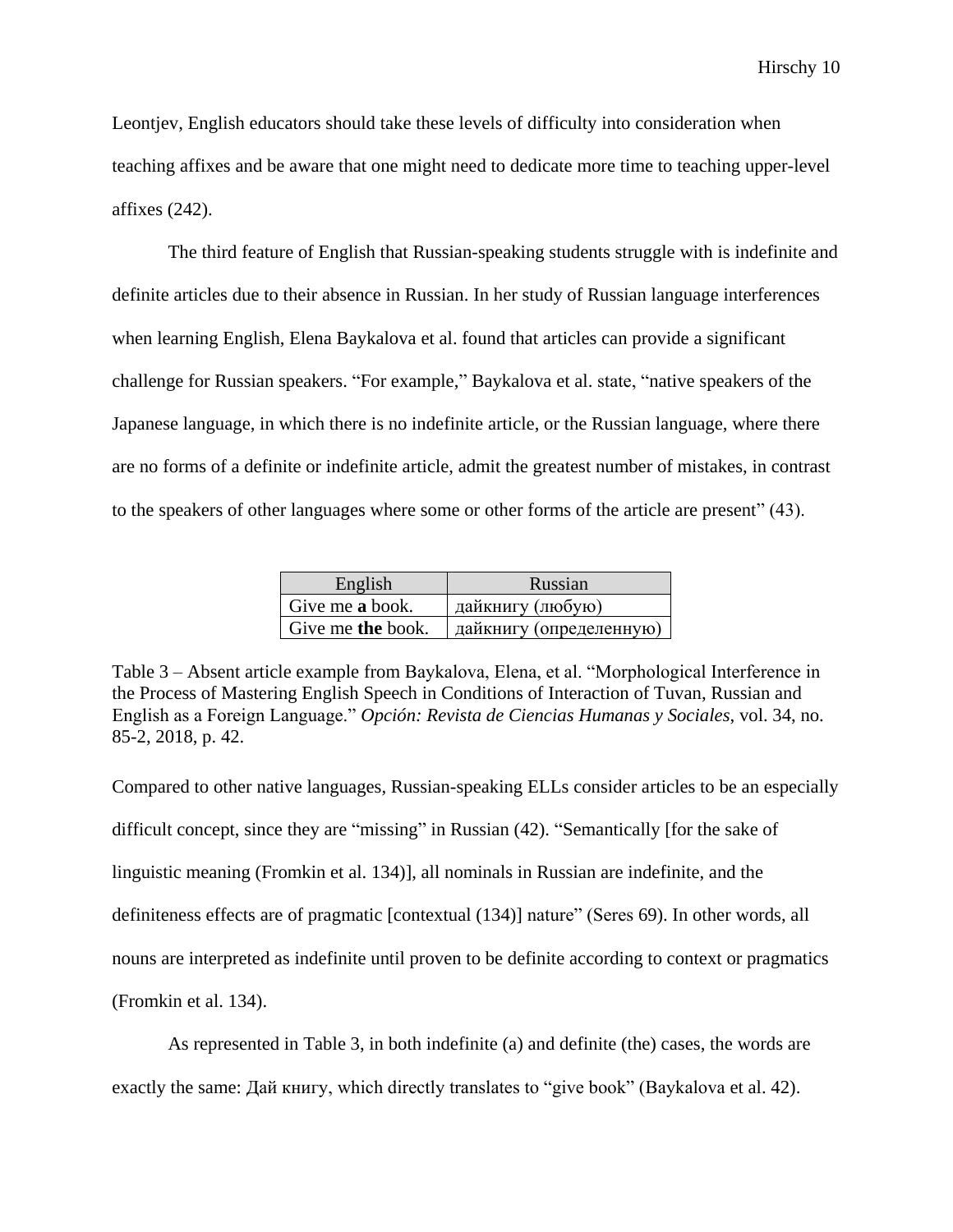(The added comments in parentheses merely translate to "any" and "specific.") In Russian, these phrases would be rendered indefinite or definite depending on the context. The context of a sentence is key to unlocking the meaning in Russian, due to the loose word order and absence of articles. Though context plays an essential role, the Russian language does not solely rely on it to create meaning. One of the most important features of Russian nouns is their cases. Baykalova et al. explain, "The category of case is one of the morphological signs of the noun. In English this category is represented by two cases - the general and the genitive (possessive), in comparison with the Russian language, in which there are 6 cases" (43). The six noun cases in Russian include nominative, genitive, dative, accusative, instrumental, and prepositional, according to "Russian Grammar," which manifest in the form of affixes. By comparison, English is simpler in terms of noun cases, but since the directness and indirectness of nouns is merely implied by context, it could be difficult for Russian-speaking students to take this implicit concept in Russian and express it explicitly in English using "a(n)" and "the," for example. Before teaching English articles, one might need to first deliver direct instruction on the concept of direct and indirectness of nouns, which provides a necessary foundation to understanding the practical use of articles. Additionally, employing think-alouds when using an article in a sentence can help students understand the thought process behind choosing an article and adapt it into their own thought pattern.

Lastly, situation-bound utterances (SBUs), as Istvan Kecskes et al. call them, or idioms, provide significant difficulty for native Russian speakers and other ELLs, since their meaning does not align with the direct translation of the phrase. In other words, as Kecskes et al. explain, situation-bound utterances (or idioms) "usually have a particular social function, and their functional meaning often differs from their compositional (literal meaning)," presenting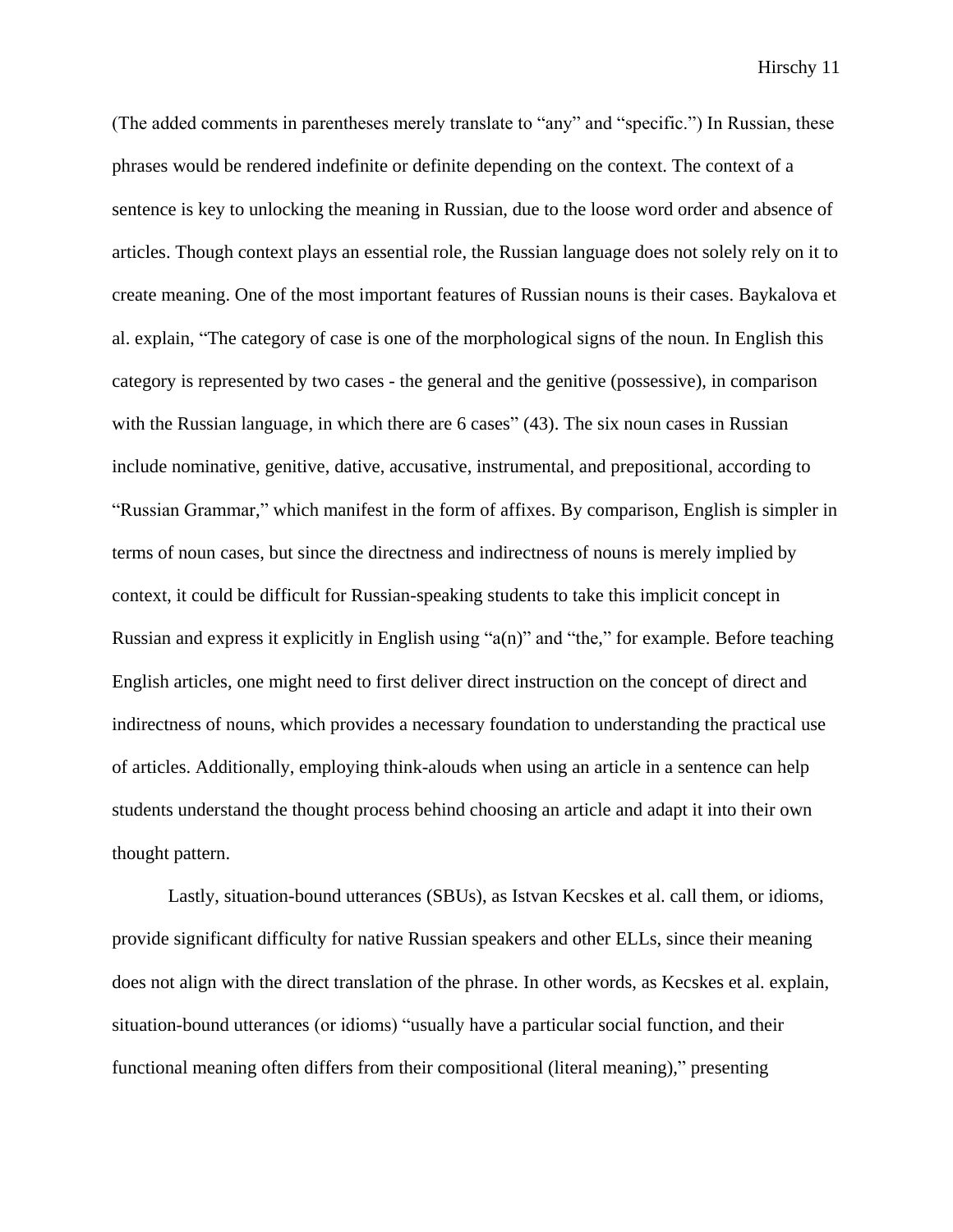examples, such as "'you are all set' at the end of a transaction in a store, or 'be my guest,' when someone asks us for something, or 'tell me about it' when we mean the opposite" (220). When Atanova was learning English in Ukraine, she was taught to directly translate every word in an English sentence and was told that, once she does that, the sentence will make sense. However, she discovered through experience that this was an ineffective practice due to situation-bound utterances and idioms, which are dependent on context, mentioning "take off" (to start) as a confusing example. Validating Atanova's experience, Kecskes et al. state, if a Russian ELL does not know an expression, they process it in a literal sense, which often leads to miscommunication (221). Kecskes et al. describe in their article that one's understanding of SBUs depends on their prior experience and the current situation. Specifically in their study, Kecskes et al. find that situational context was of the most help to their participating Russian ELLs. In the conclusion of their study, the researchers mention effective classroom strategies, stating, "This study revealed that effective and successful activities such as student-led discourse analysis, matching, strategy analysis, as well as thinking aloud and discussion in class can help students reflect upon the reasons for different interpretations, and consider what strategies assist them best in comprehending SBUs" (232). In summary, any classroom practice that models, exposes, or leads students through the necessary thought process to interpreting SBUs and idioms are invaluable to teaching these non-literal phrases.

In addition to difficult English concepts, there are certain aspects of the Russian language that make it hard for Russian-speaking students to acquire English, such as the writing system, and orthographic transparency of Russian. First, the writing system that Russian employs is an alphabet called Cyrillic, which is quite different from the Latin alphabet of English.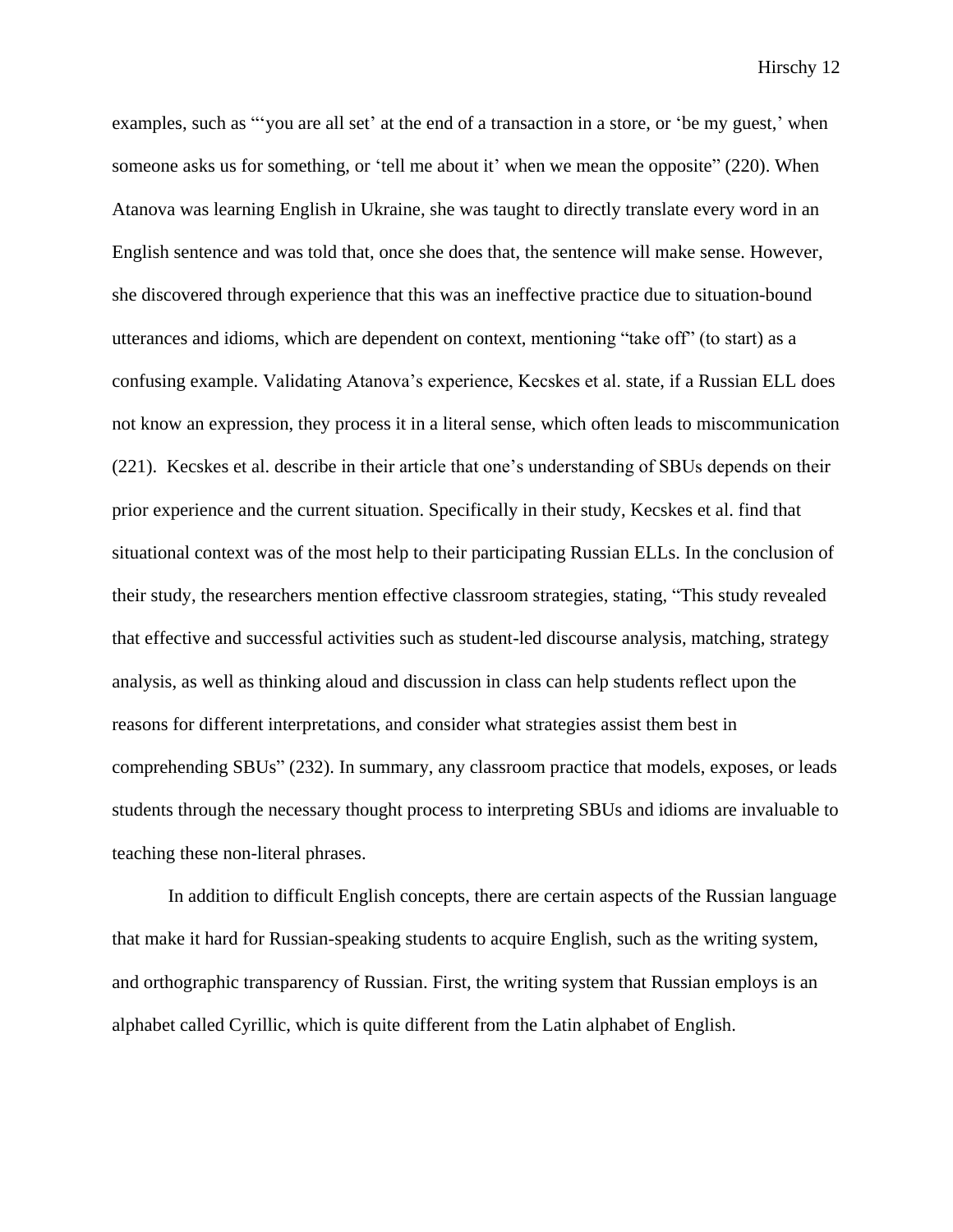| <b>IPA</b>                                                                                                                                                                                                                                                                                                                                                                                                                                                                                                                                                                                                                                                                       | <b>Russian Letter</b> | <b>Letter Name</b> |
|----------------------------------------------------------------------------------------------------------------------------------------------------------------------------------------------------------------------------------------------------------------------------------------------------------------------------------------------------------------------------------------------------------------------------------------------------------------------------------------------------------------------------------------------------------------------------------------------------------------------------------------------------------------------------------|-----------------------|--------------------|
| $[a]$ $[x]$                                                                                                                                                                                                                                                                                                                                                                                                                                                                                                                                                                                                                                                                      | Aa                    | ah                 |
| $[b]$ $[p]$                                                                                                                                                                                                                                                                                                                                                                                                                                                                                                                                                                                                                                                                      | Бб                    | beh                |
| [v] [f]                                                                                                                                                                                                                                                                                                                                                                                                                                                                                                                                                                                                                                                                          | Bв                    | veh                |
| [g][k]                                                                                                                                                                                                                                                                                                                                                                                                                                                                                                                                                                                                                                                                           | $\Gamma$ r            | geh                |
| $[d]$ $[t]$                                                                                                                                                                                                                                                                                                                                                                                                                                                                                                                                                                                                                                                                      | Дд                    | deh                |
| [je] [e]                                                                                                                                                                                                                                                                                                                                                                                                                                                                                                                                                                                                                                                                         | Ee                    | yeh                |
| $[j0]$ $[0]$                                                                                                                                                                                                                                                                                                                                                                                                                                                                                                                                                                                                                                                                     | Ëë                    | yoh                |
| [z] [ʃ]                                                                                                                                                                                                                                                                                                                                                                                                                                                                                                                                                                                                                                                                          | Жж                    | zhe                |
| $[z]$ $[s]$                                                                                                                                                                                                                                                                                                                                                                                                                                                                                                                                                                                                                                                                      | 3 <sub>3</sub>        | zeh                |
| [i]                                                                                                                                                                                                                                                                                                                                                                                                                                                                                                                                                                                                                                                                              | Ии                    | ee (long)          |
| $[1]$                                                                                                                                                                                                                                                                                                                                                                                                                                                                                                                                                                                                                                                                            | Ӣӣ                    | ee (short)         |
| $[k]$                                                                                                                                                                                                                                                                                                                                                                                                                                                                                                                                                                                                                                                                            | Кк                    | kah                |
| $[1]$                                                                                                                                                                                                                                                                                                                                                                                                                                                                                                                                                                                                                                                                            | Лл                    | el'                |
| [m]                                                                                                                                                                                                                                                                                                                                                                                                                                                                                                                                                                                                                                                                              | Mм                    | em                 |
| [n]                                                                                                                                                                                                                                                                                                                                                                                                                                                                                                                                                                                                                                                                              | Hн                    | en                 |
| $[0]$ $[0]$                                                                                                                                                                                                                                                                                                                                                                                                                                                                                                                                                                                                                                                                      | O <sub>o</sub>        | oh                 |
| [p]                                                                                                                                                                                                                                                                                                                                                                                                                                                                                                                                                                                                                                                                              | Пп                    | peh                |
| [r]                                                                                                                                                                                                                                                                                                                                                                                                                                                                                                                                                                                                                                                                              | $P_{p}$               | err                |
| [s]                                                                                                                                                                                                                                                                                                                                                                                                                                                                                                                                                                                                                                                                              | Cc                    | ess                |
| $[t] \centering% \includegraphics[width=0.9\columnwidth]{figures/fig_10.pdf} \caption{The 3D (black) model for a different region of the parameter $\Omega$. The left shows a function of the parameter $\Omega$. The left shows a function of the parameter $\Omega$. The right shows a function of the parameter $\Omega$. The right shows a function of the parameter $\Omega$. The right shows a function of the parameter $\Omega$. The right shows a function of the parameter $\Omega$. The right shows a function of the parameter $\Omega$. The right shows a function of the parameter $\Omega$. The right shows a function of the parameter $\Omega$.} \label{fig:1}$ | Tт                    | teh                |
| $[u]$ $[u]$                                                                                                                                                                                                                                                                                                                                                                                                                                                                                                                                                                                                                                                                      | $\mathbf{y}_y$        | $\overline{O}O$    |
| [f]                                                                                                                                                                                                                                                                                                                                                                                                                                                                                                                                                                                                                                                                              | Фф                    | eff                |
| $\left[ \text{x} \right]$                                                                                                                                                                                                                                                                                                                                                                                                                                                                                                                                                                                                                                                        | Xx                    | kha                |
| $[\widehat{\mathsf{ts}}]$                                                                                                                                                                                                                                                                                                                                                                                                                                                                                                                                                                                                                                                        | Цц                    | tseh               |
| [tc]                                                                                                                                                                                                                                                                                                                                                                                                                                                                                                                                                                                                                                                                             | Чч                    | cheh               |
| [s]                                                                                                                                                                                                                                                                                                                                                                                                                                                                                                                                                                                                                                                                              | Шш                    | shah               |
| $[c!]% \centering \includegraphics[width=1\textwidth]{images/Traj_4.pdf} \caption{The figure shows the number of parameters in the left and right. The number of parameters are indicated with the number of different values.} \label{fig:Traj_4.pdf}$                                                                                                                                                                                                                                                                                                                                                                                                                          | Щщ                    | shchah             |
| $[4]$                                                                                                                                                                                                                                                                                                                                                                                                                                                                                                                                                                                                                                                                            | Ыы                    | Jeryh              |
| $[\epsilon][e]$                                                                                                                                                                                                                                                                                                                                                                                                                                                                                                                                                                                                                                                                  | E                     | eh                 |
| [ju]                                                                                                                                                                                                                                                                                                                                                                                                                                                                                                                                                                                                                                                                             | Юю                    | you                |
| [ja] [ji] [a] [i]                                                                                                                                                                                                                                                                                                                                                                                                                                                                                                                                                                                                                                                                | Яя                    | yah                |

Table 4 – Russian alphabet and sounds, as synthesized from "Russian Grammar." BarCharts, 2006. and "Russian Alphabet." *Russland Journal*, 2021.

https://www.russlandjournal.de/en/learn-russian/russian-alphabet/.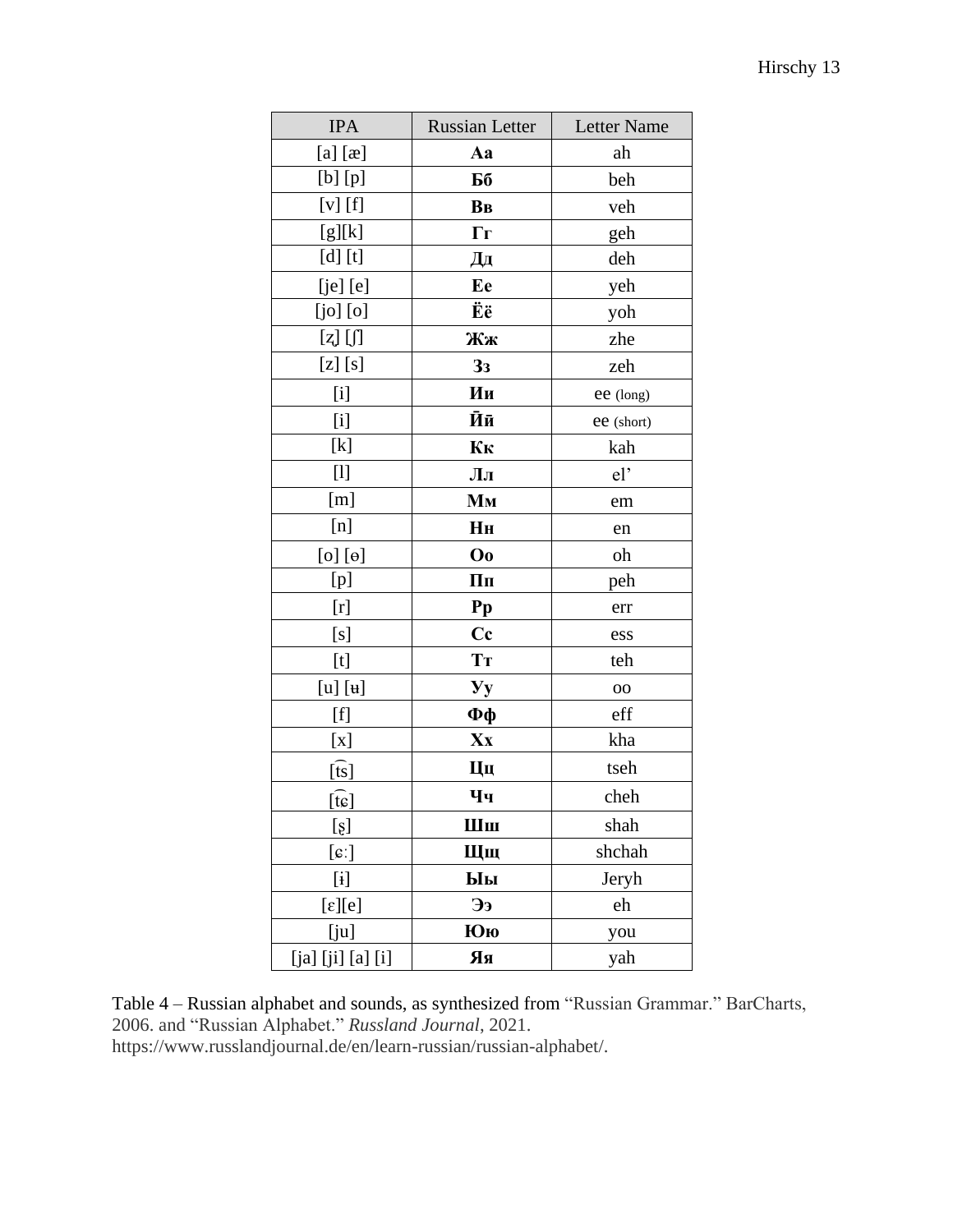As "Cyrillic Alphabet" explains, it is an "alphabet developed in the 9th century for the use of Eastern Orthodox Slavs. It was based on Greek characters, and with modifications it constitutes the present Russian, Ukrainian, White Russian, Serbian, and Bulgarian alphabets." According "Russian Grammar," Russian has 33 letters, as represented in Tables 4 and 5. In looking at the Russian alphabet, English speakers might find some familiar letters, just as a Russian speaker might with the English alphabet. While some represent similar sounds in both languages (М, O, A, T, К), others do not (E, Y, B, H, P), acting as what some refer to as "false friends." Russian has 21 consonants, 10 vowels, and two silent letters, whose purpose is to signal the hard or soft pronunciation of the preceding letter (1). The degree to which the spelling of a word aligns with its pronunciation is called orthographic transparency, which is the next topic of discussion.

| <b>Silent Letters</b> |    |               |                                                                                                     |
|-----------------------|----|---------------|-----------------------------------------------------------------------------------------------------|
| hard sign:            | Ъъ | tvjordyj znak | preceding consonant is <b>hard</b> ,<br>succeeding vowels are pronounced with<br>an initial Y-sound |
| soft sign:            | Ьь | mjakhkij znak | preceding consonant is <b>soft</b> , succeeding<br>vowels are pronounced with an initial<br>Y-sound |

Table 5 – Silent Letters in Russian. Information from "Russian Grammar." BarCharts, 2006. and "Russian Alphabet." *Russland Journal*, 2021. https://www.russlandjournal.de/en/learnrussian/russian-alphabet/.

In addition to their alphabet, another significant difference between Russian and English is their orthographic transparency, which, in essence, denotes how much the spelling of a word resembles how it sounds, involving an interplay between graphemes (symbols) and phonemes (sounds) (Sousa 83, 13). Elisabeth Borleffs et al. explain it as follows: "Orthographic transparency manifests itself in a feedforward fashion (grapheme-to-phoneme) and a feedback fashion (phoneme-to-grapheme)," in other words, connecting a symbol to a sound (feedforward) or a sound to a symbol (feedback) (3). In *How the ELL Brain Learns*, Sousa presents an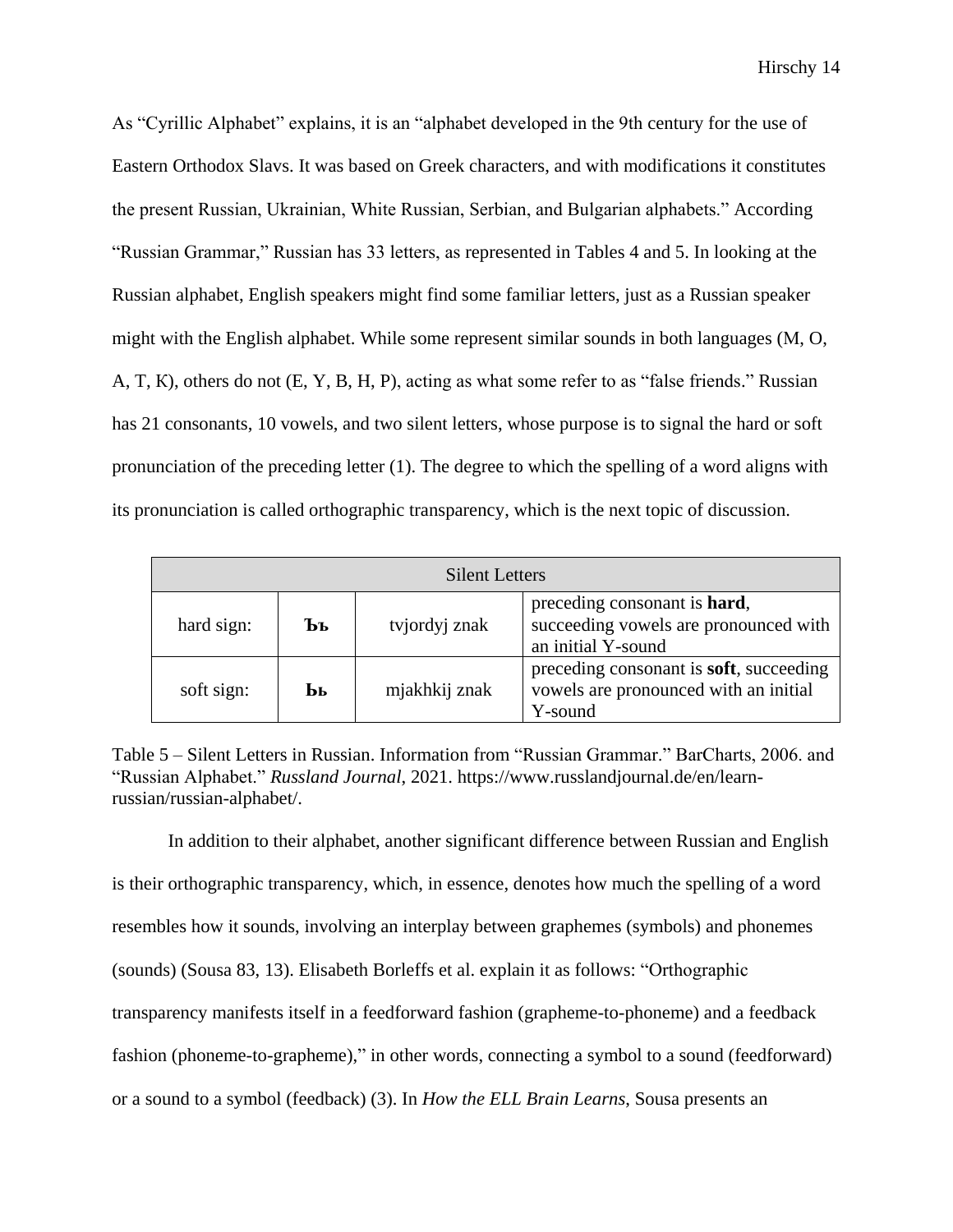orthographic transparency spectrum, differentiating between shallow and deep orthographies – orthography meaning "the rules of spelling that govern a language" (83). While shallow orthographies have a "very close correspondence between letters and the sounds they represent," deep orthographies have a "poor correspondence between how a word is pronounced and how it is spelled" (Sousa 83). English has a deep orthography, since the same letters and combinations of such can be pronounced quite differently from word to word, as Sousa demonstrates with the following examples: bough, cough, and dough (83). These words appear to only differ in one sound as they each end in "-ough", which would make them minimal pairs (Fromkin et al. 224); however, that is not the case as the ending "*-*ough" is actually pronounced differently in each.

On the other hand, Russian has a shallow orthography, meaning that the spelling of words aligns with the pronunciation. Confirming that Russian words are spelled exactly as you pronounce them, Atanova expresses significant challenge with English pronunciation based on the confusing spelling, which native English speakers can also attest to. Based on this information, it might seem that it is simple to decipher Russian pronunciation based on its spelling. While it is certainly not as chaotic as English seems to be, Russian letters have more than one sound, or way to pronounce them – soft and hard. Bashirnezhad and Ghapanchi explain that "Russian consonants are pronounced either 'soft' or 'hard' depending on the type of a letter that there is after them," thus there are two ways that every consonant can be pronounced (41). As depicted in Table 5, if a letter is followed by "Ъ", it is pronounced "hard". But if a letter is followed by "Ь", it is pronounced "soft." While this may appear confusing, only two pronunciations per consonant is not unreasonable, considering English pronunciation is far more difficult to decipher based on spelling, as demonstrated earlier. A Russian speaker is used to an obvious connection between spelling and pronunciation, but English's "lack of sound-to-letter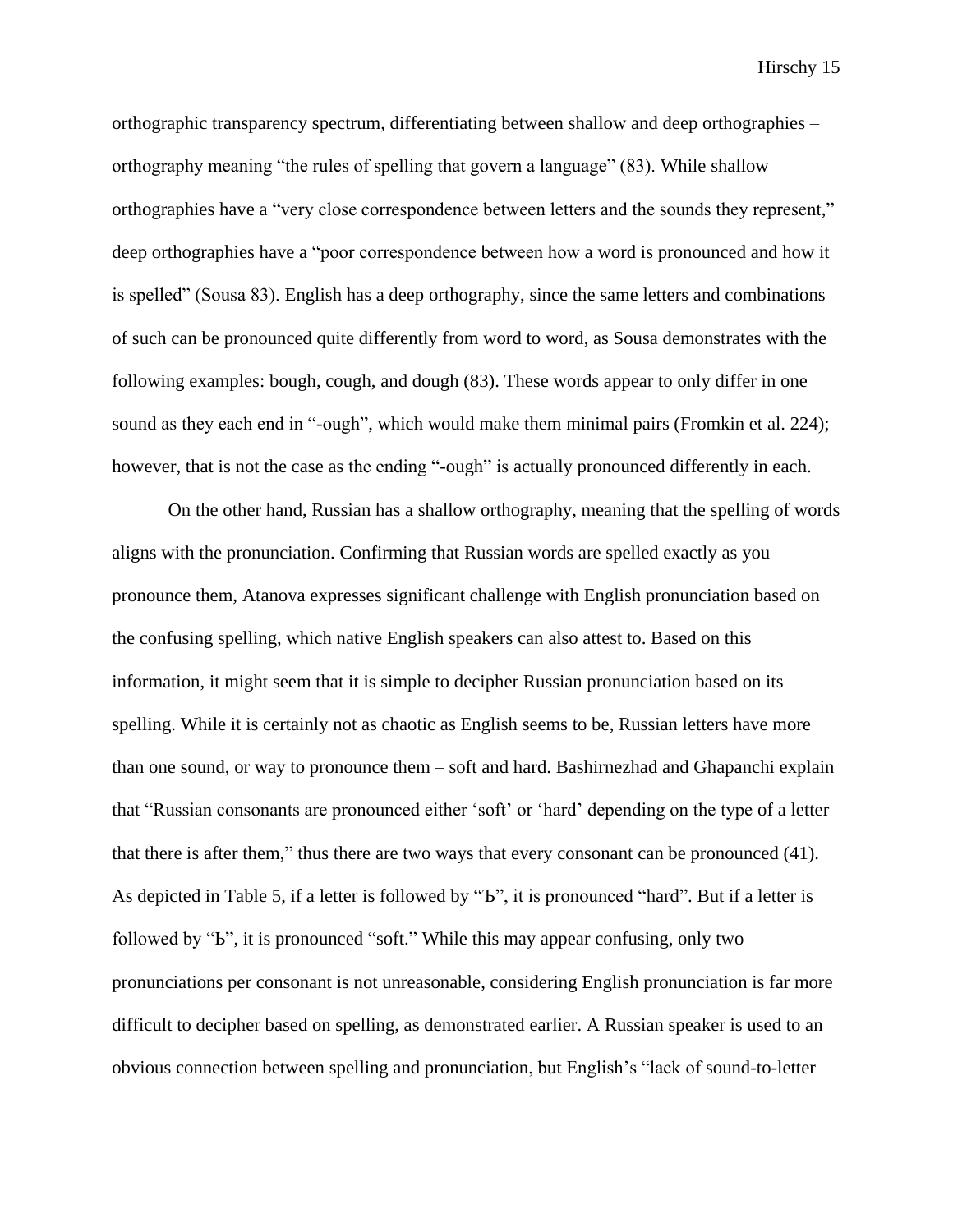correspondence makes it difficult for the brain to recognize patterns and affects the learner's ability to spell with accuracy and to read with meaning," according to Sousa (83). In looking at or attempting English spelling, Russian-speaking students draw on the patterns their brain knows from their native language to make the connection between what is written and how you say it and vice versa. Based on the spelling errors found in their study of native Danish, Italian, and Russian speakers, Nadya Dich and Bo Pederson "propos[e] that th[e] cross-linguistic differences result from spellers' transfer of their L1 spelling strategies," which makes sense when one considers that L1 spelling strategies are all that they initially have (60). To spell in English, ELLs need to learn a new set of strategies that, at times, may conflict with those of their mother tongue.

This hurdle of differing alphabets and orthographic transparency is significant for teachers to note, as Sousa asserts, "Preliterate students and literate ELLs who speak a language that does not use the Roman alphabet will need direct instruction in letter recognition and formation as well as beginning phonics [connecting sounds and letters]" (97). In other words, simply touching on the alphabet at the beginning of the year does not provide adequate support for Russian-speaking ELLs, who will need to start from scratch with connecting foreign phonemes, or sounds, to a foreign alphabet system. Since English sound-to-letter agreement in the context of words in complicated, "the ELL needs to recognize that how a letter is pronounced depends on the letters that surround it," as Sousa establishes: "[T]here are about 44 English phonemes [sounds] but only 26 letters in the English alphabet, each phoneme [sound] is not coded with a unique letter" (85). Subsequently, because Russian-speaking ELLs need direct instruction on the alphabet, the sounds, and spelling of English, it is imperative for English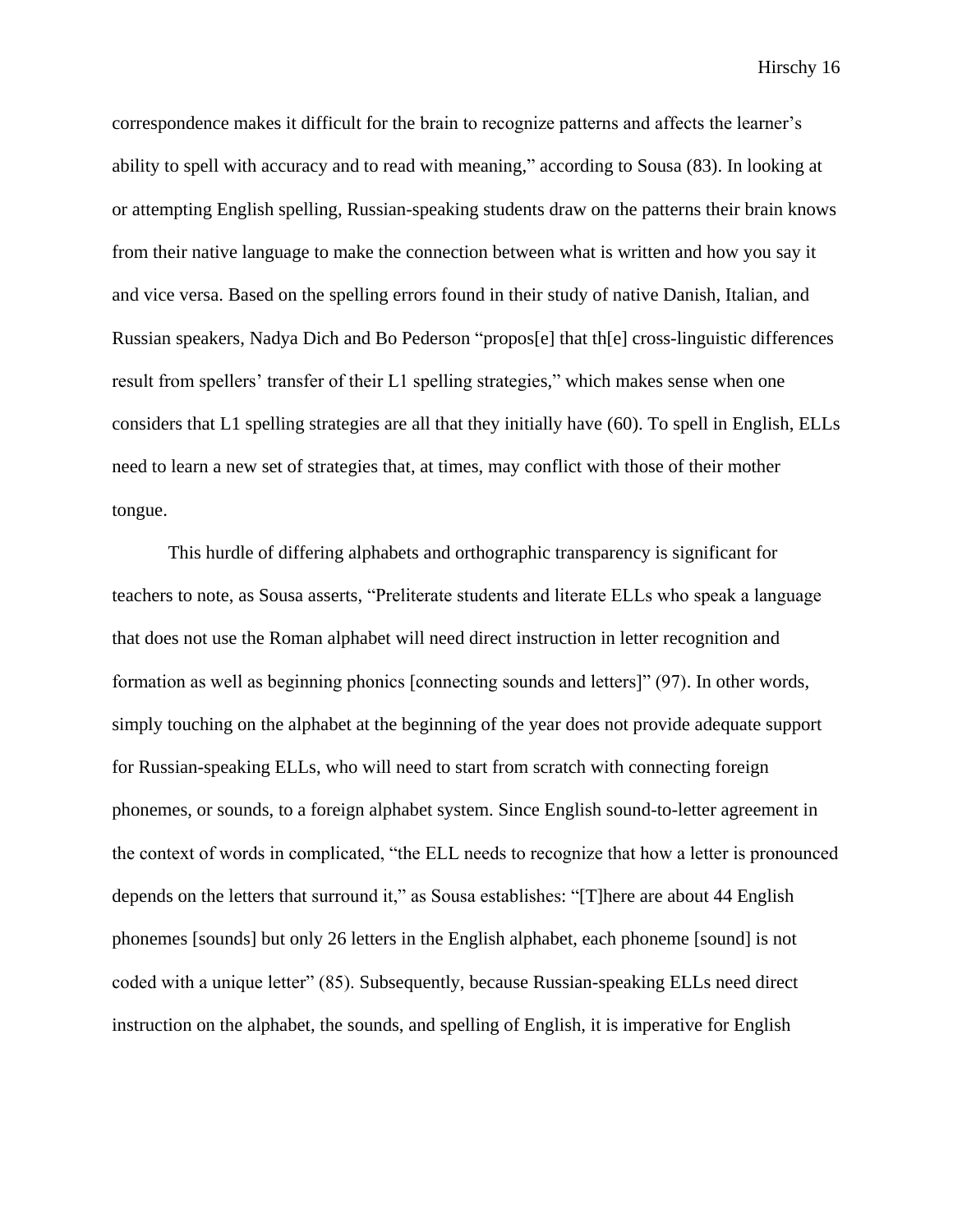language teachers to be aware of the four phases of word recognition as defined by Sousa,

| Sousa's Four Phases of Word Recognition |                        |                        |                                    |
|-----------------------------------------|------------------------|------------------------|------------------------------------|
|                                         | 2                      | 3                      | 4                                  |
| Prealphabetic                           | <b>Partial</b>         | <b>Full</b>            | <b>Consolidated</b>                |
| phase                                   | alphabetic phase       | alphabetic phase       | alphabetic phase                   |
| ELLs remember                           | The ELL commits        | The ELL remembers      | The beginning ELL                  |
| words by connecting                     | printed words to       | how to read a specific | reader notices                     |
| visual cues in the                      | memory by              | word by making         | multiletter                        |
| word (such as the two                   | connecting one or      | accurate connections   | sequences that are                 |
| <i>ls</i> in <i>bell</i> or the curve   | more printed letters   | between the letters    | common to words                    |
| at the end of $dog$ )                   | with the               | seen in the word and   | stored in memory                   |
| with the word's                         | corresponding          | the phonemes that are  | (such as the ending -              |
| meaning and                             | sound(s) heard during  | used in the word's     | ake in cake, make,                 |
| pronunciation. There                    | pronunciation.         | pronunciation. This    | and take, or the -ent              |
| is no systematic                        | This phase is          | complete phoneme-      | in <i>bent</i> , <i>cent</i> , and |
| letter-sound                            | sometimes called       | grapheme               | <i>tent</i> ). The learner just    |
| connection.                             | sight-word reading     | connection will        | processes the                      |
|                                         | and the reading        | facilitate committing  | beginning consonant                |
|                                         | develop the ability to | this word to long-     | and the chunk                      |
|                                         | recognize certain      | term memory, thus      | (instead of processing)            |
|                                         | familiar and high-     | leading to more        | each letter                        |
|                                         | frequency words.       | accurate reading.      | separately).                       |
|                                         |                        |                        |                                    |

represented in Table 6, so that they can guide their students through these phases.

Table 6 – Sousa's Four Phases of Word Recognition. Information from Sousa, David. *How the ELL Brain Learns.* Corwin, 2011, pp. 86-87.

Though the alphabet, spelling, and reading are essential language skills for growing proficient in English, Sousa argues based on his research that "learning to *speak* English becomes the ELL's first priority, because it provides the foundation for hearing and reflecting on the structure of spoken words and then to learning the alphabetic principle as it applies to the sounds of English" (88). In other words, Sousa advocates for making the learner familiar with the sounds of the language and how they group together to form words before connecting these sounds to letters. Developing a mental lexicon of words before spelling them can actually help the students with their English reading skills later on (89). To best help Russian-speaking Ukrainian students overcome the hurdle of moving from speaking to spelling, one can employ the following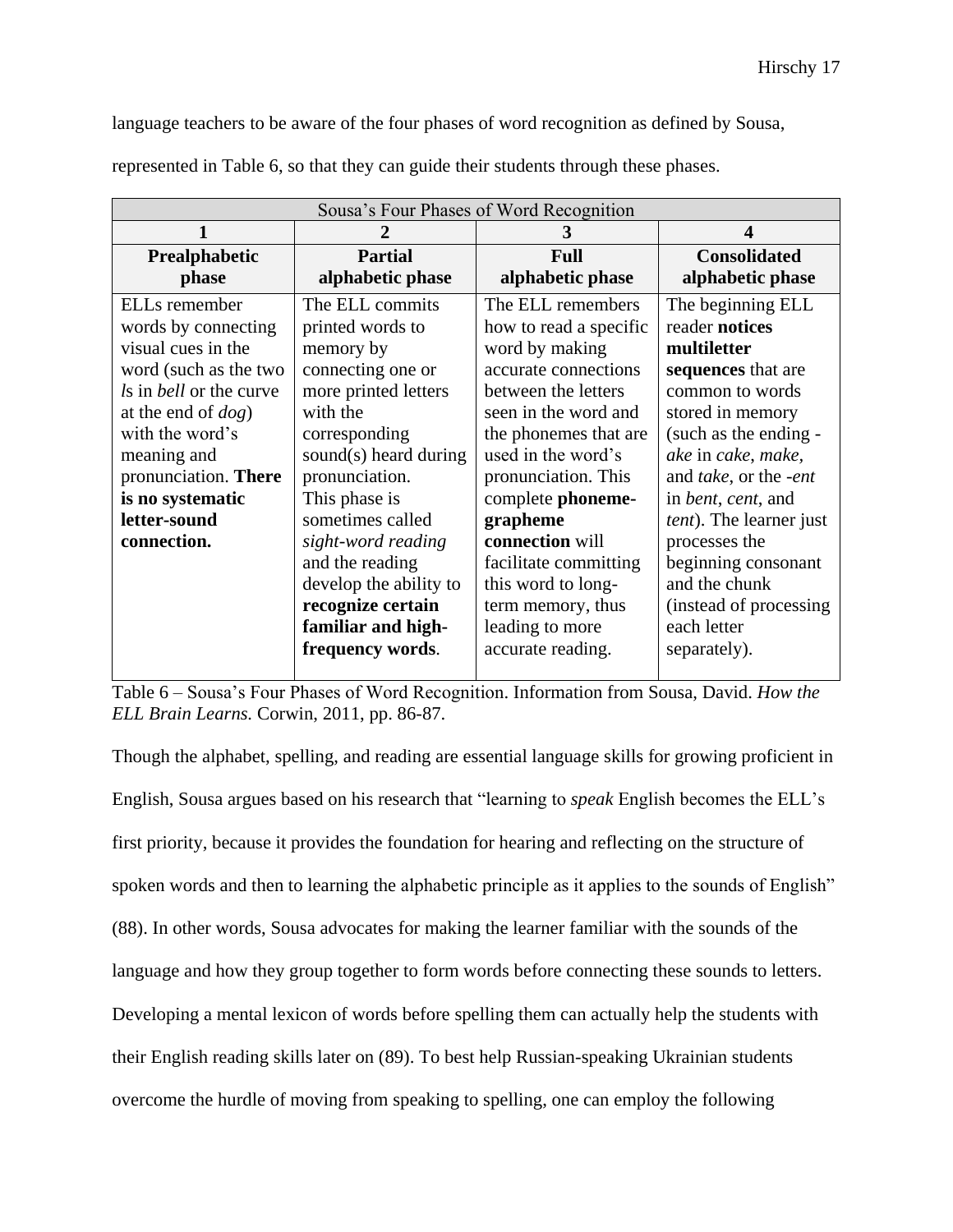classroom strategies: think-alouds, modeling, and integration of spelling into various lessons during instruction. The main factor, however, in these strategies is practice.

# *Non-linguistic Factors*

Russian-speaking Ukrainians face linguistic challenges when learning English; however, non-linguistic factors also affect their acquisition of English. Ukrainian ELs struggle with cultural, conversational, and environmental differences, which can produce language anxiety. One of the largest differences that can be difficult for Ukrainian students (and Western teachers) to overcome is that of culture. In regards to culture, the Western world, especially the United States, is typically individualistic, while Eastern countries tend to be more collectivistic (Badan 131). As defined by Harry Triandis, in individualistic cultures, "people are autonomous and independent from their in-groups; they give priority to their personal goals over the goals of their in-groups, they behave primarily on the basis of their attitudes," while, in collectivistic cultures, "people are interdependent within their in-groups (family, tribe, nation, etc.), give priority to the goals of their in-groups, shape their behavior primarily on the basis of in-group norms, and behave in a communal way" (909). However, Ukraine is a little more complicated than that. As Antonina Badan asserts, "Students with a Ukrainian (or Post-Soviet, to be more exact) background belong to a *mixture* of global cultures, namely, tribalistic (old-time Ukraine) and quasi-collectivistic (Ukraine under Soviet control)" (emphasis added, 131). As she explains how Ukrainian students enter the classroom with multiple cultural influences, Badan includes the Soviet Union into the discussion of culture, once again establishing its vast influence. Currently, Badan states, Ukraine is in the transition of moving away from traditional collectivist values and becoming more individualistic.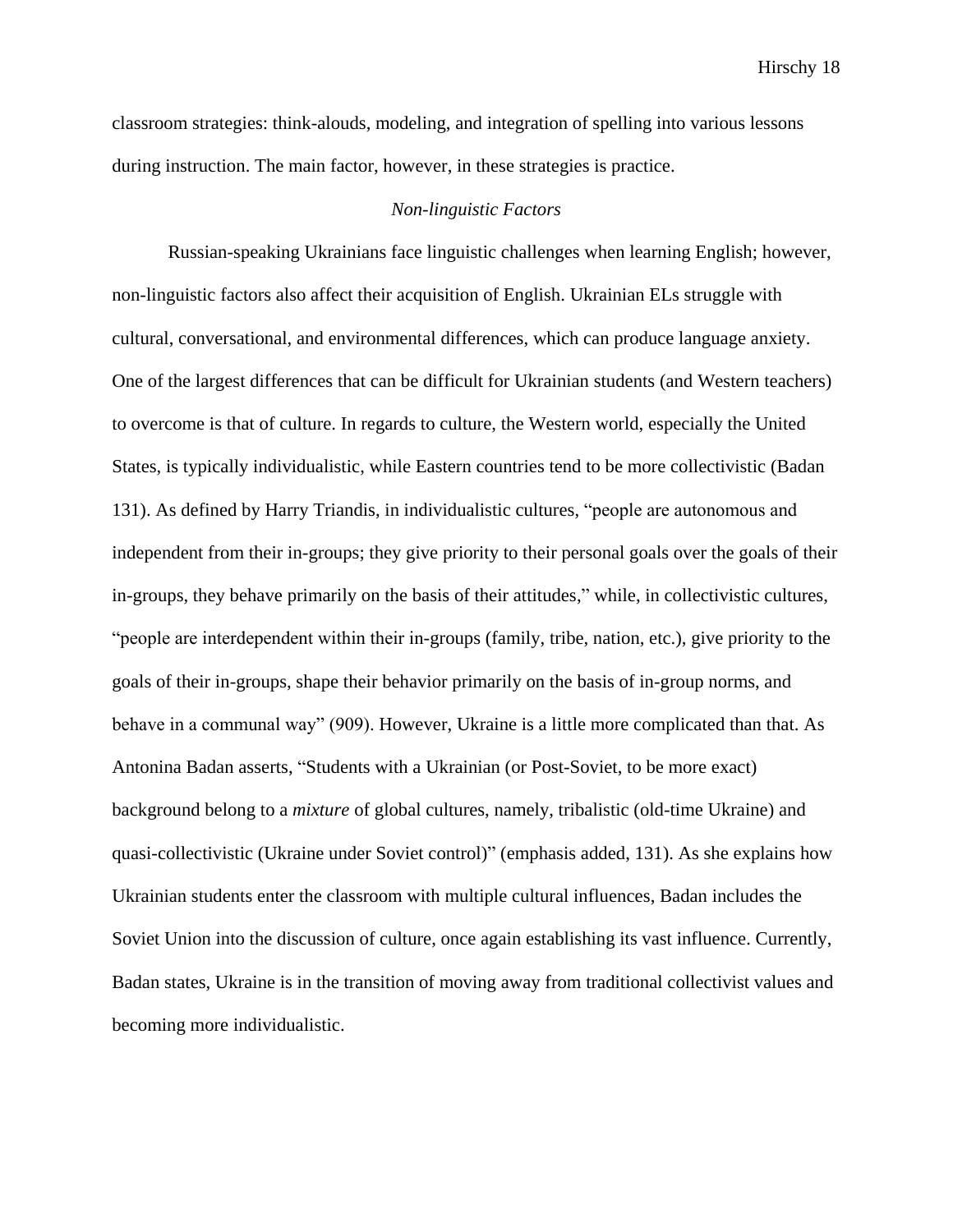In addition to differing cultural focus, Ukraine's attitude concerning classroom behavior is different from that in the United States, as well. Badan explores this difference in her article, stating, "Unfortunately, the post-Soviet culture which still prevails in a Ukrainian classroom is based 'on silent majority' and does not encourage too many questions of people with higher status who may find it challenging" (131). Since posing questions of an authority figure is not typical for the culture, Badan recommends explicitly teaching specific phrases to students to facilitate an interactive classroom environment where the students feel comfortable posing questions and making comments throughout the lecture. Badan suggests two empowering phrases one could teach their students: "Excuse me, but I didn't quite understand" and "Could I interrupt for a quick second?" (131). However, one should not merely teach the phrases and expect the students to use them, as it might go against their previous experience. Overall, in this situation and in the classroom in general, voicing one's expectations and acting in accordance with them is absolutely critical.

The second main difference that can be difficult to navigate is one of conversational nature. For one, Badan points out that Americans communicate that they are actively listening both non-verbally (nodding) and verbally (mhm, okay, yeah), while in Ukraine silence, as well as a possible blank stare, are completely normal and in no way rude or "cold" (131). Secondly, Andrei Shatilov notes the lack of small talk in Russian as a significant language feature. Typically, Russian speakers are very direct when speaking, preferring heart-to-hearts (serious/important conversations) over small talk (30). The lack of small talk should be kept in mind as a teacher when teaching and practicing vocabulary, for example, as one may need to explicitly instruct them in how to engage in small talk and expect it of English speakers. Both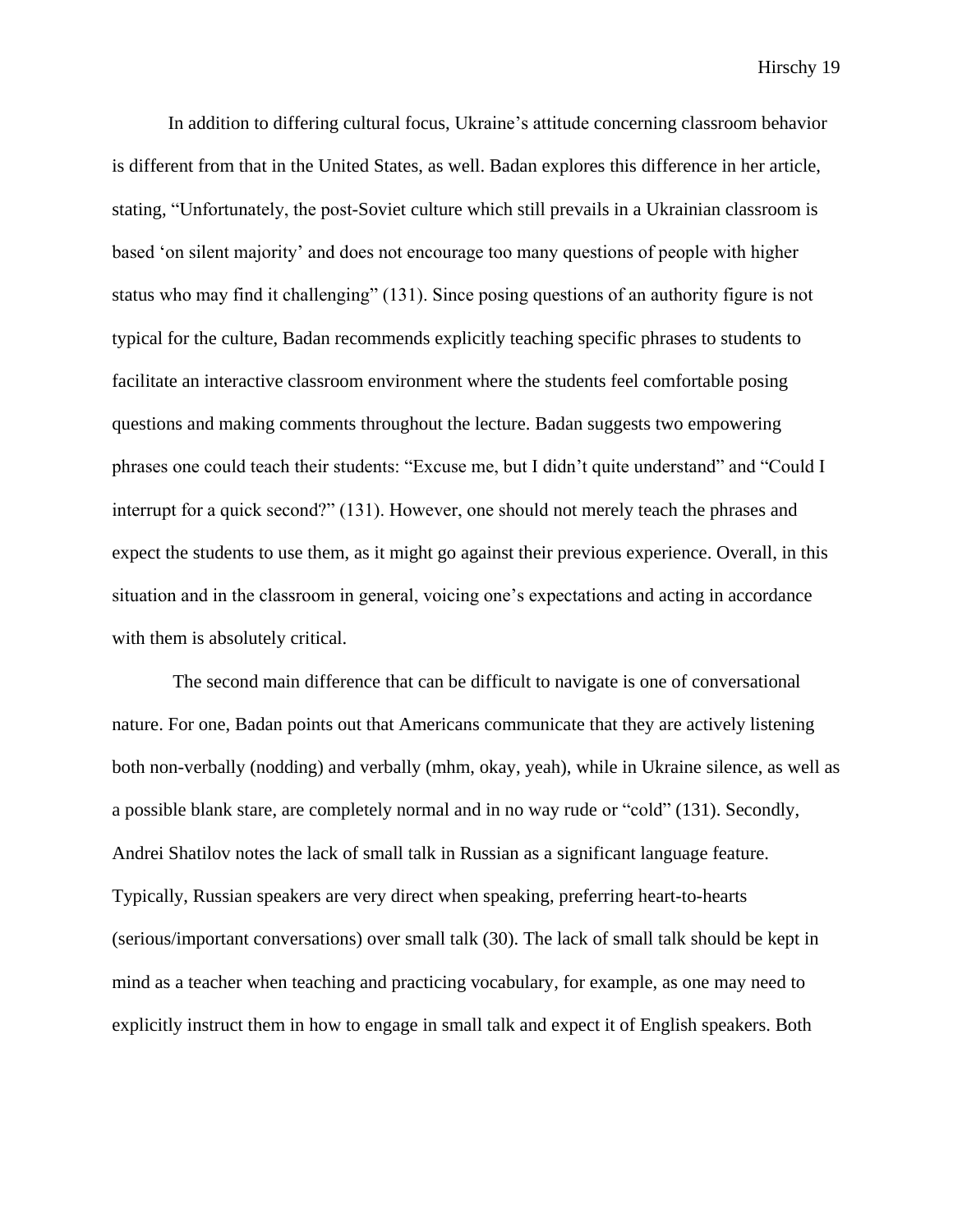non-verbal/verbal listening responses and small talk need to be explicitly taught and practiced in the classroom.

The environment poses the third difference that Russian-speaking Ukrainian students struggle with, as their education is marked by the absence of an English environment outside of the school building. The internet provides a plethora of English language content for students to engage with outside of school; however, it is up to the students to enrich their own learning. As previously mentioned, Ukraine's language education has a low practical value, which the lack of instruction on English-speaking cultures has possibly contributed to. Nataliya Fedicheva found in her study "The Cultural Component in Teaching English as a Foreign Language in Ukraine" that the "primary reason secondary students want to learn English is an interest in the culture, literature, and arts of English-speaking countries and a general interest in their way of life" (210). Even though this is the case, most Ukrainian English classrooms purely focus on the language itself (210). Fedicheva argues, "[T]he mere learning of the linguistic system itself is no guarantee of successful cross-cultural communication" (209). Since teachers are not catering to the students' interest in English-speaking cultures, they seemingly neglect the cultivation of student motivation, which is absolutely critical to true learning. Instead of teaching culture in isolation, Fedicheva contends that it is most useful for the students to learn about the target culture by comparing it to their own culture, thus, not only learning about but expecting difference (211). At the end of her article, Fedicheva lists activities revolving around classroom discussions about cultural greetings, celebrations, etc. with given scenarios.

Significant cultural, conversational, and environmental differences, in addition to the linguistic challenges explored previously, can produce language anxiety in Ukrainian ELLs. Exploring this struggle, Svitlana Tsymbal asserts that it is the teacher's role to create an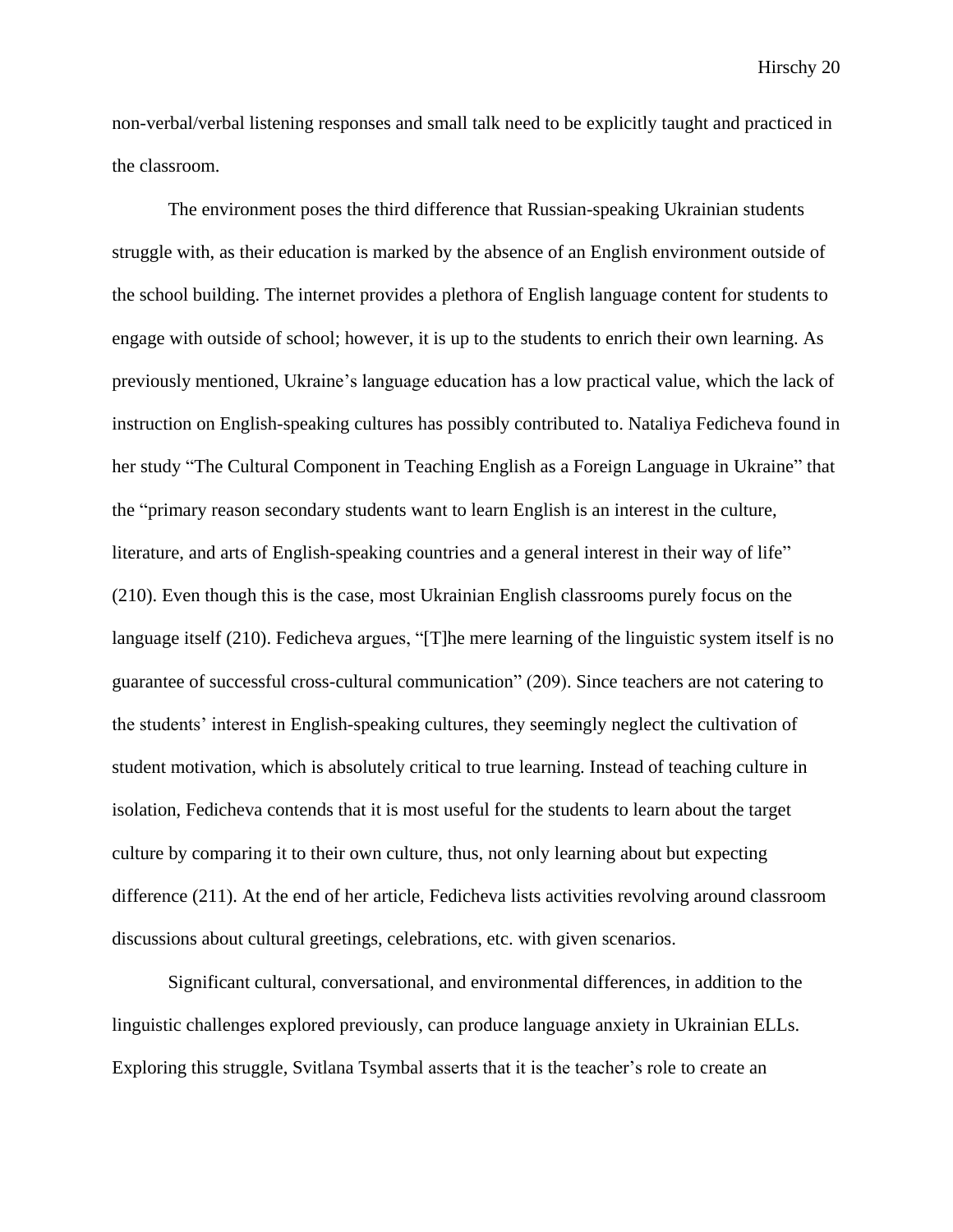attractive classroom experience with a warm atmosphere, which increases student motivation (105). When facing language anxiety, positive reinforcement and encouragement are key (105). Based on the survey she conducted, Tsymbal identifies the following as significant anxiety provoking contexts for Ukrainian ELLs:

> 1. Anxiety related to the English classroom (participating in class without being prepared; anxiety about failing the exams, completing assignments; passing the course; class assignments, etc.); 2. Self-perception (anxiety related to one's own English proficiency, etc.); 3. General anxiety exacerbated in English contexts (troubles in expressing ideas; interactions with more fluent classmates; fear of making a mistake, fear of evaluation, etc.); 4. Anxiety related to English communication (speaking English in front of the class; difficulty in following teachers' (and classmates') talk; difficulty in making one's point in English, etc.). (104)

It is critical for teachers to keep these triggers in mind, as they approach creating their classroom community, so that they can help their students cope with anxiety-producing situations. Tsymbal specifically brings up practices such as guiding students in "progressive relaxation, deep breathing, meditation, and soothing music to put themselves in a positive mood" (105). Practicing brain breaks and other such exercises can help the students decompress and release anxiety that was built up before or after entering the classroom. Additionally, "[t]o encourage relaxation," Tsymbal suggests, "teachers can also use funny videos, jokes, role-plays, games, and other fun activities to stimulate laughter in their classrooms and make students feel more at ease" (105). A fun learning environment can help students be more comfortable in the classroom. Being sensitive to one's students' needs is one of the many responsibilities of a teacher. While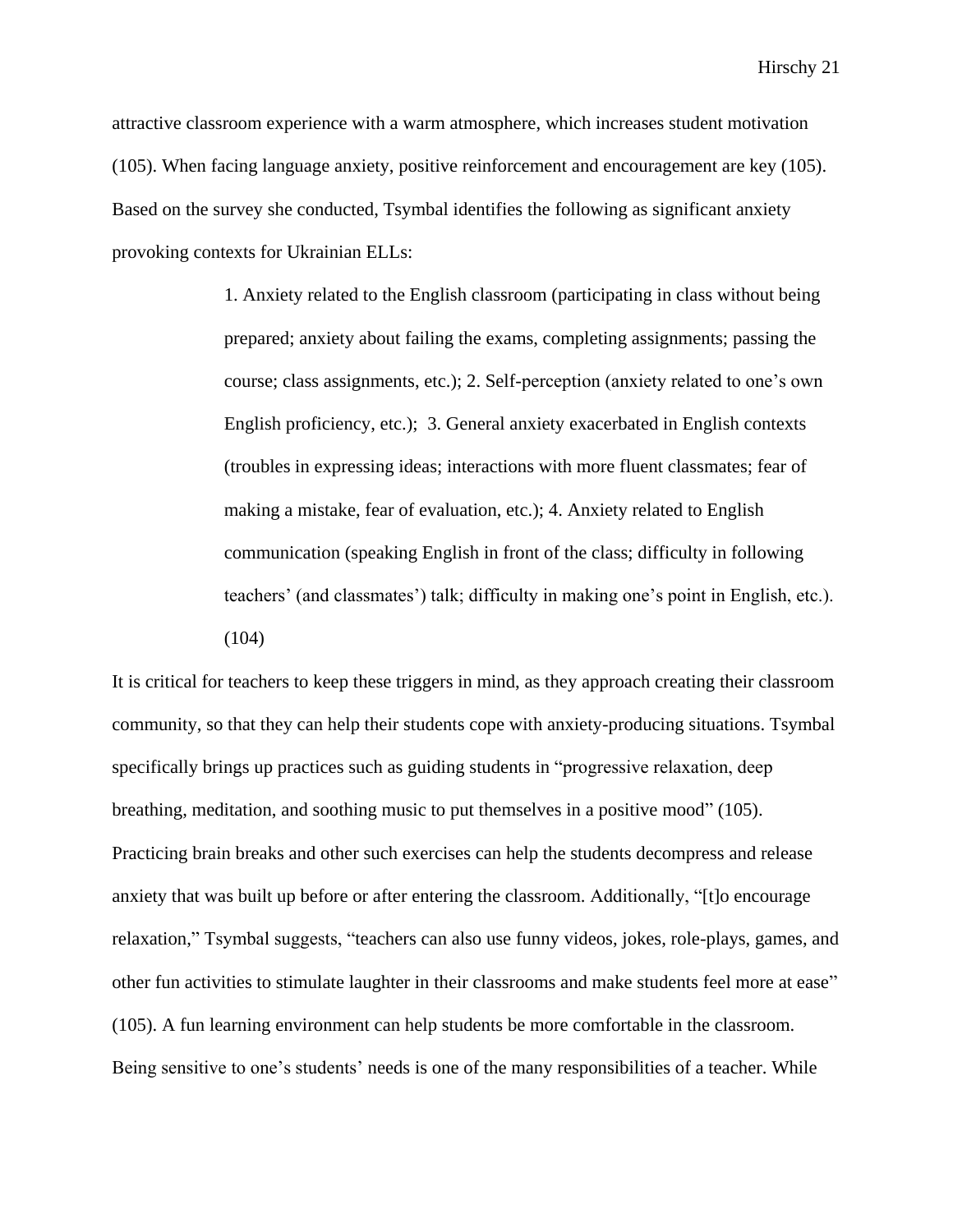all of the challenges and strategies can seem overwhelming, they ultimately benefit the student, which makes the temporary learning curve worth it.

## **Conclusion**

Those seeking to teach in Ukraine, like Annica, need to be aware that Ukraine's Soviet history and war-stricken present inform the background of Russian-speaking Ukrainian students, who face challenges related to linguistic and non-linguistic factors. Though daunting, teaching English in Ukraine is not without hope, as these difficulties can be addressed with evidencebased classroom practices. Now having an adequate overview of what impacts her students, Annica can remain hopeful that she can make a difference in her students' lives.

This research contributes to both linguistics and education, providing a much-needed practical approach to linguistics for educators. Further study of similar nature is necessary for other languages and countries, as teachers need a practical approach to language and culture to inform their classroom practices.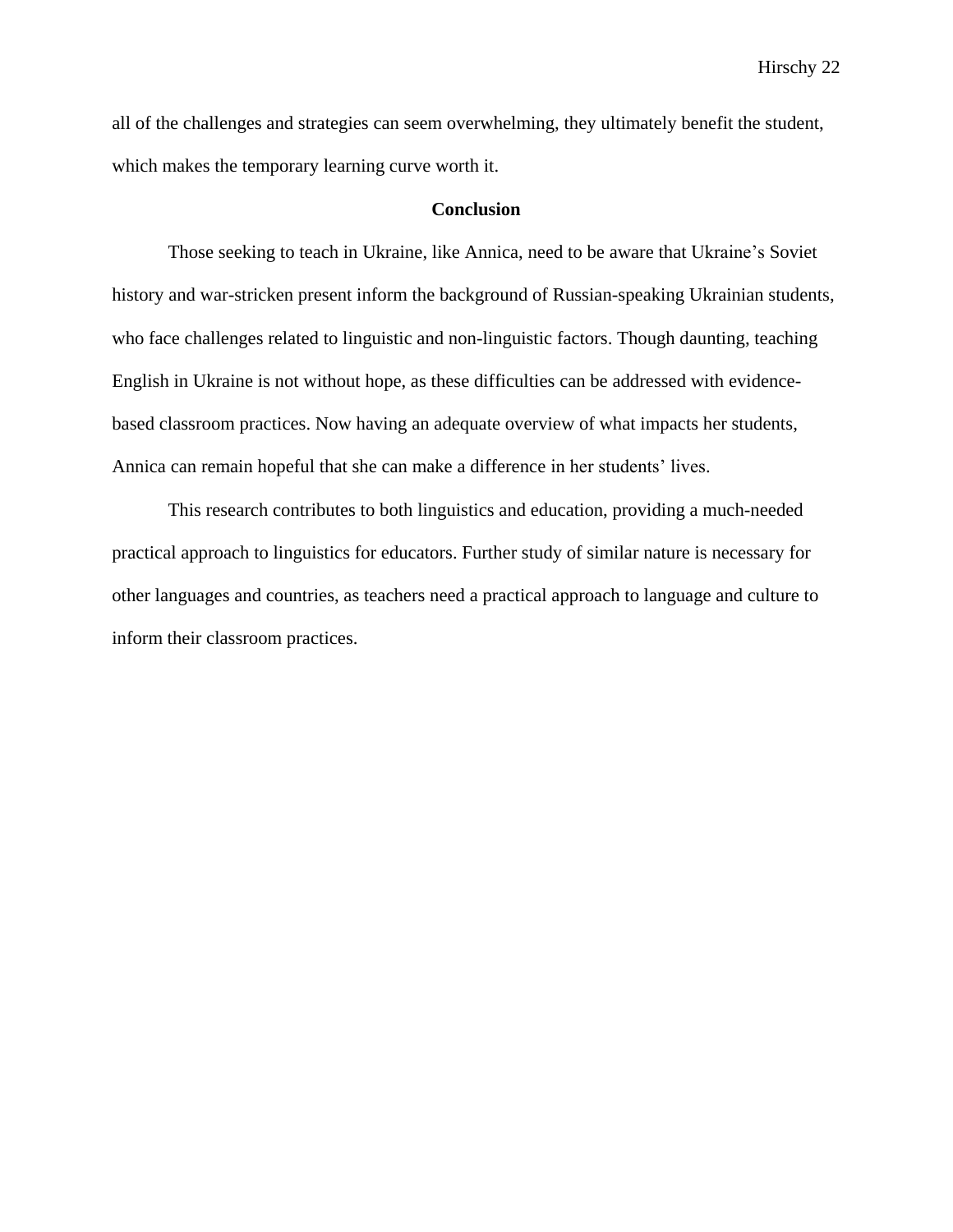#### Works Cited

Atanova, Ekaterina (Katya). Personal interview. 8 October 2021.

- Badan, Antonina. "Cross-Cultural Communication for Teaching English as a Second Language in Ukraine." *Науковий вісник Східноєвропейського національного університету імені Лесі Українки. Філологічні науки. Мовознавство ,* vol. 18, 2013, pp. 130-134.
- Bashirnezhad, Malihe, and Z. Gapanchi. "A Comparative Typology on Phonological System of Russian, English and Persian Languages." *International Journal of Educational Investigations*, 2017, pp. 38-53.
- Baykalova, Elena, et al. "Morphological Interference in the Process of Mastering English Speech in Conditions of Interaction of Tuvan, Russian and English as a Foreign Language." *Opción: Revista de Ciencias Humanas y Sociales*, vol. 34, no. 85-2, 2018, pp. 35-60.
- Borleffs, Elisabeth, et al. "Cracking the Code: The Impact of Orthographic Transparency and Morphological-Syllabic Complexity on Reading and Developmental Dyslexia." *Frontiers in Psychology,* vol. 9, article 2534, 4 January 2019.

https://doi.org/10.3389/fpsyg.2018.02534.

- Council of Europe. "Language Education Policy Profile UKRAINE." *Strasbourg: Council of Europe,* 2011.
- Council on Foreign Relations. "Conflict in Ukraine." Global Conflict Tracker, *Council on Foreign Relations,* 2 Sep 2021.
- "Cyrillic Alphabet." *Funk & Wagnalls New World Encyclopedia,* Jan. 2018, p. 1*.*

Dich, Nadya, and Bo Pedersen. "Native Language Effects on Spelling in English as a Foreign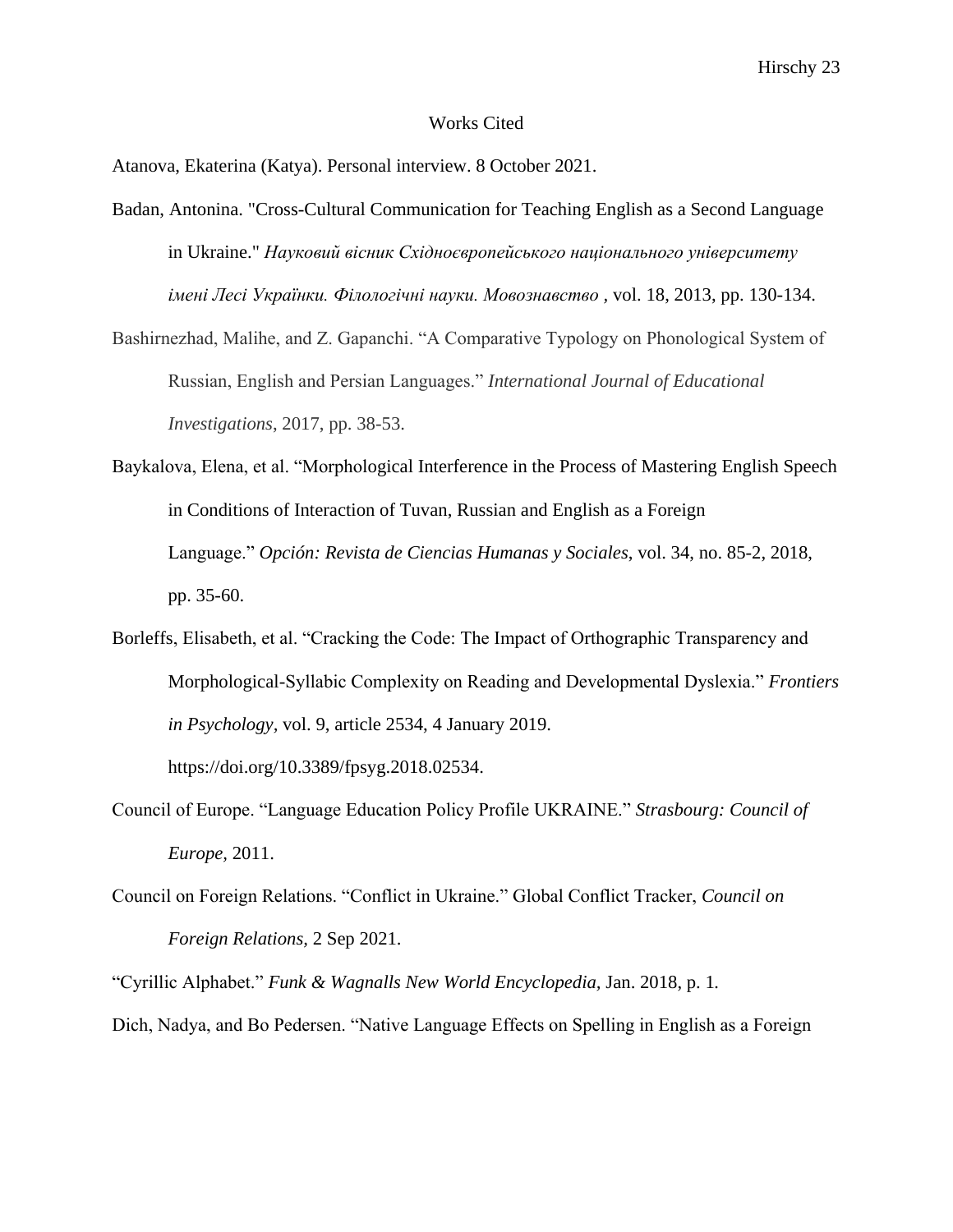Language: A Time-Course Analysis." *Canadian Journal of Applied Linguistics*, vol. 16, no. 1, Mar. 2013, pp. 51–68. *Academic Search Complete*.

- Fedicheva, Nataliya. "The Cultural Component in Teaching English as a Foreign Language in Ukraine." ISLC, 2012, pp. 209-215.
- Fernandez, Forteza, and Larisa Korneeva "The Mother Tongue in the Foreign Language: An Account of Russian L2 Learners' Error Incidence on Output." *Online Submission*, vol. 19, Jan. 2017, pp. 2362–2379. *ERIC.*

Fromkin, Victoria, et al. *An Introduction to Language.* Cengage Learning, 2017.

- Igolkina, Natalia. "English Word Order: Should it be Learnt or Acquired by Russian Learners." *Inoyazychnoe obrazovanie v polikulʹturnoy srede,* 2018, pp. 182-186.
- Kecskes, Istvan, et al. "A study of the perception of situation-bound utterances as culture specific pragmatic units by Russian learners of English." *System*, vol. 76, 2018, pp. 219- 232.
- Kim, Ken I., et al. "Reward Allocations in the United States, Japan, and Korea: A Comparison of Individualistic and Collectivistic Cultures." *Academy of Management Journal*, vol. 33, no. 1, Mar. 1990, pp. 188–198. *Business Source Complete*, doi:10.2307/256358.
- Leontjev, Dmitri. "L2 English Derivational Knowledge: Which Affixes Are Learners More Likely to Recognise?" *Studies in Second Language Learning and Teaching*, vol. 6, no. 2, Jan. 2016, pp. 225–248. *ERIC*.
- Ministry of Foreign Affairs Ukraine. "10 Facts You Should Know about Russian Military Aggression against Ukraine." *Ministry of Foreign Affairs Ukraine,* 19 December 2019*.* https://mfa.gov.ua/en/10-facts-you-should-know-about-russian-military-aggressionagainst-ukraine